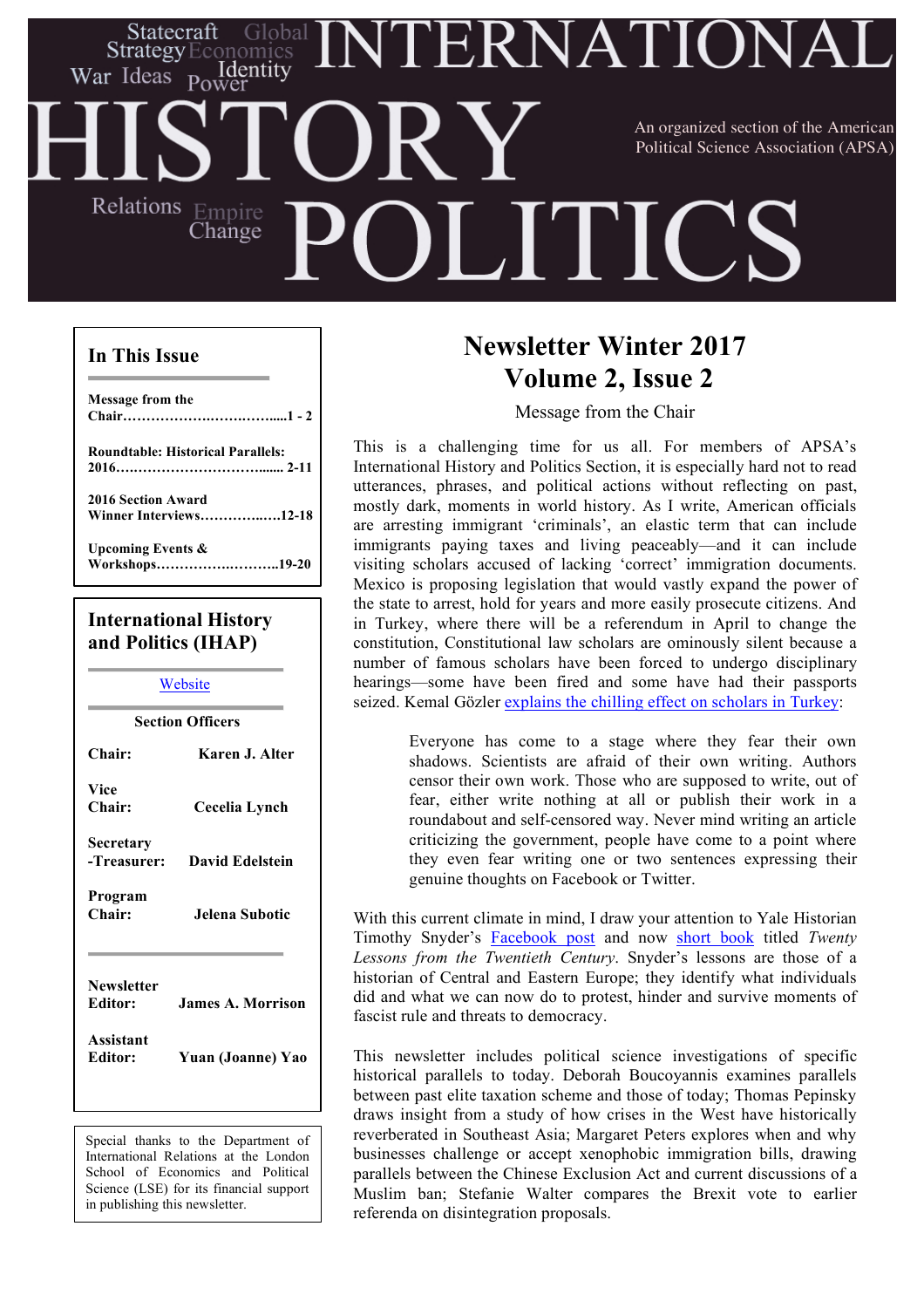#### *Message from the Chair Continued*

This newsletter also includes interviews with the authors of *International Order in Diversity: War, Trade and Rule in the Indian Ocean* and *Narrative and the Making of U.S. National Security*, which were awarded the Robert L. Jervis and Paul W. Schroeder Best Book Award for 2016.

In my opening letter for the last newsletter, where the theme was Women and International Politics, I promised that our IHAP program chair would report back on the submissions to APSA, and in particular on all-male panel submissions. Here are the overall figures. Our original allotment was for 10 IHAP section panels. Jelena Subotic was able to increase overall IHAP participation by creating an "innovative panel of 30-minute presentations" which gave us an extra panel to assign. A total of 49 papers and 12 panels were submitted to the IHAP section. Of these, 37 papers and 11 panels were accepted. One submission was for an all-male panel. Jelana returned to the organizers, who then found two women to include on the panel. By adding women as chairs and discussants, Jelena was able to create a distribution of 31 male and 21 female IHAP APSA participants. The distribution of submissions was 62% male, 37% female. The distribution of acceptances is 61% male, and 39% female, with the higher acceptance rates for females reflecting Jelena's efforts to create gender diversity on panels. These figures may change once people accept or decline the acceptances.

This is James A. Morrison and Joanne Yao's last IHAP newsletter. We thank them for creating the newsletter and for organizing and editing roundtables on Reconceptualizing Empire (Issue 1); an intense discussion of DA-RT (Issue 2); Women in International History and Politics (Issue 3); and now this Roundtable on drawing on history to think about the present. The newsletter is an important platform for the IHAP section to communicate with its members. Peter Harris and Tom Le will be the new co-editors of the newsletter, filling the big shoes left by James and Joanne.

Wishing you all a wonderful spring. I hope to see many of you at APSA. We will once again share our reception with the Politics and History section. Please plan to stop by!

Karen J. Alter IHAP Chair

#### **Board Members:**

Keith Darden, American Victoria Tin-bor Hui, Notre Dame Elizabeth Kier, University of Washington Tanisha Fazal, University of Notre Dame Stacie Goddard, Wellesley College Miles Kahler, American University

# **Roundtable Drawing on History as We Think About the Present: 2016**

2016 has been an eventful year. From Brexit to the U.S. Presidential elections to events in Turkey, these whirlwinds have provided much intellectual fodder for scholars of international history and politics. To what extent are these events unprecedented? And to what extent have we seen this all before? This roundtable grapples with these questions in a variety of contexts, from medieval populism to late- $19<sup>th</sup>$ Century U.S. immigration, from the turbulent 1930s in Southeast Asia to the numerous referendums on the European project. Together, the following contributions demonstrate what historical parallels can reveal about the global dynamics of recent events. They both flesh out the assumptions that underpin these developments and highlight their unintended and unexpected consequences.

### **Populism, Taxation of Elites, and the Origins of Constitutional Governance**

*By Deborah Boucoyannis, University of Virginia*

Perhaps the most used and abused term, not only in the U.S. Presidential election but in Europe and beyond in 2016, has been "populism." Invariably used pejoratively, the term typically denotes a pathology of extremes—as in right-wing and leftwing populism—where Donald Trump is juxtaposed to Bernie Sanders and Spain's Podemos to Hungary's Fidesz. So it joins together different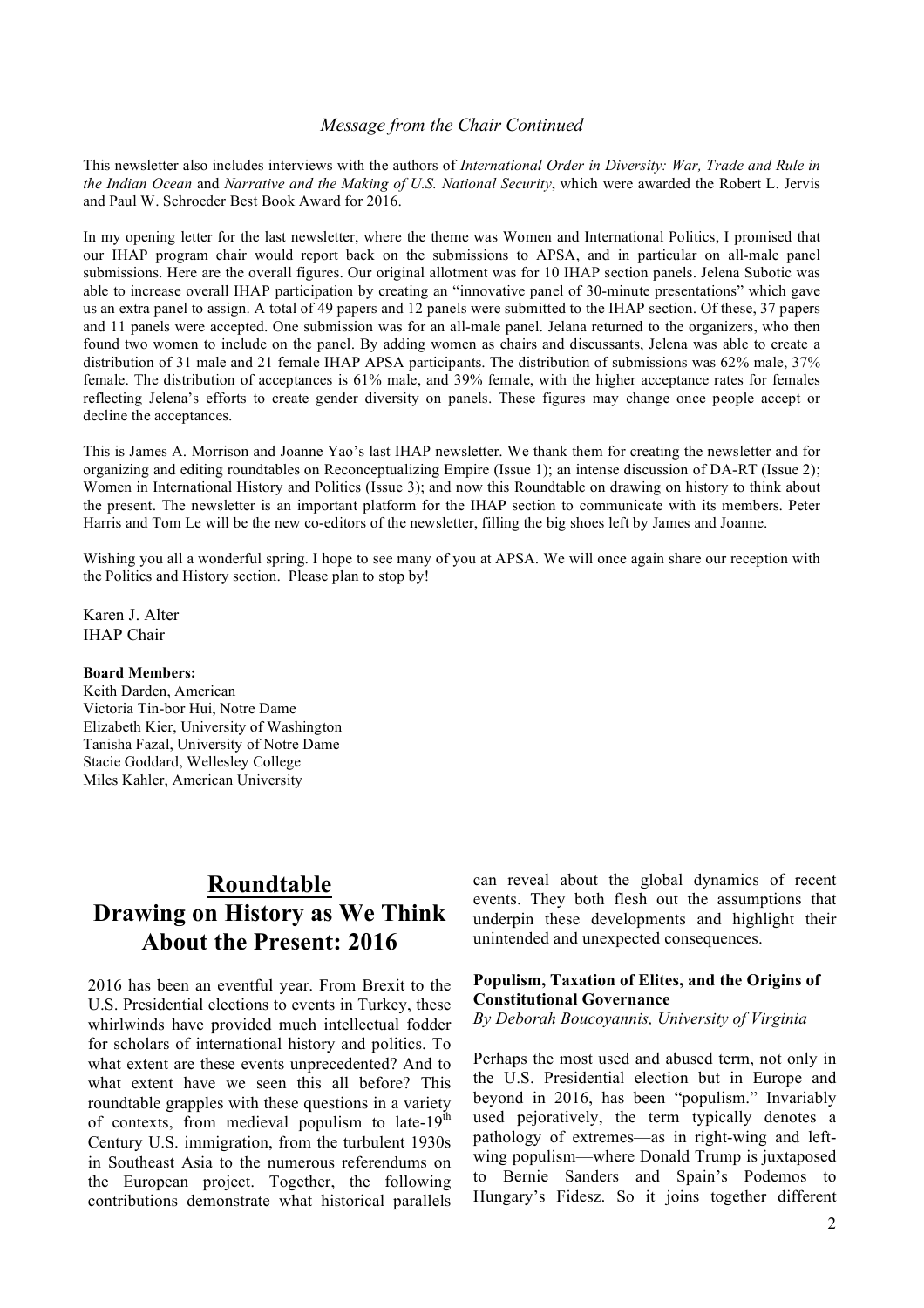phenomena: grievances due to economic conditions, tax exemptions for the rich, and power concentration in elites, with those that stem from resentments of different kinds, about loss of status, of ethnic homogeneity, and of power. And by doing so, it homologizes them. The unifying element in these classifications is that "populism" mobilizes an artificial construct of "the people" poised against the "elites"—an opposition deemed to threaten the very foundations of liberal democracy.<sup>1</sup>

However, liberal democracy is a political regime formed to give voice and representation to "the people" and to erect devices and institutions that block power concentration in the hands of "the few." So it is ironic that it now appears "menaced" by political movements some of which, nominally at least, demand just that. I will argue that the historical origins of constitutional governance suggest that joining grievances about power and inequality with those about status and identity is deeply misguided; in fact, it is itself an ideological position that threatens liberal democracy. It does this by discrediting the type of protest and mobilization that is necessary to keep liberal democracy alive, since tax exemptions of elites produce the inequality and concentration of power that threaten it. $2$  Populism consists of exploiting this pathology, but liberal democracy depends upon fixing it.

I demonstrate in *Populism in Europe and the Americas: Threat or Corrective for Democracy?* how constitutional governance emerged in polities that successfully burdened "elites" with regular and high taxation.<sup>3</sup> Where that tax framework failed or never emerged, absolutism prevailed. One implication is that when economic and power elites escape state control and when popular demands that this be reversed are discredited as "extreme," we weaken a necessary condition for the preservation of liberal democracy.

Status competitions, by contrast, weaken the liberal democratic compact, although, as much scholarship suggests, they are endogenous to the economic and political failures I am prioritizing.

Much theoretical and empirical confusion reigns on this topic, which has only started to receive in-depth scholarly treatment in the light of recent trends.<sup>4</sup> This "confusion" stems from the belief that complaints about inequality and power concentration, when framed in ways described as "extreme," are instead another instance of status resentment, of citizens unwilling to come to terms with reality.

*"Instead, elite taxation means the state both possesses the power to compel the most powerful actors under its jurisdiction* **and** *creates the incentives that force those elites to become more deeply involved and committed to the better functioning of the state."*

Most accounts agree that the link between inequality, excessive elite privileges and wealth, and recession is crucial. Nonetheless, these are often treated as background causes which become pathologies only when exploited by populist leaders through illegitimate methods. Hence, for instance, the notion that mainstream leaders need to sustain a "difficult balance between responsiveness and responsibility," where popular demands are presumed to be irrational and "responsibility" is identified with compliance with austerity. $5$  But the assumption that, after some basic structural realignment, austerity is the responsible route for countries like Greece for instance is roundly rejected even by the IMF itself. This is a false dichotomy. The fundamental problem is too narrow a tax base, both through the inadequate taxation of wage earners, as the IMF points out, but more importantly of elites, whether of the middle class (especially professionals) and of the highest economic tier.<sup>6</sup>

 $1$ <sup>1</sup> This is the common element in definitions proposed by two illuminating books on the topic: John B. Judis, *The Populist Explosion: How the Great Recession Transformed American and European Politics* (New York: Columbia Global Reports, 2016) and Jan-Werner Müller, *What Is Populism?* (Philadelphia: University of Pennsylvania Press, 2016). The latter specifies that the term also has "an exclusionary form of identity politics" that endangers democracy, a characteristic of right-wing versions. <sup>2</sup> Thomas Piketty, *Capital in the Twenty-First Century*.

Translated by A. Goldhammer (Cambridge: The Belknap Press of Harvard University Press, 2014); Jacob S. Hacker and Paul Pierson, *Winner-Take-All Politics: How Washington Made the Rich Richer-and Turned Its Back on the Middle Class* (New

York: Simon & Schustser, 2010). <sup>3</sup> Deborah Boucoyannis, *From Roving to Stationary Judges: Power, Land, Justice, and the Origins of Representative Governance* (Cambridge: Cambridge University Press, Forthcoming).

 <sup>4</sup> See the excellent analysis by Justin Gest, *The New Minority: White Working Class Politics in an Age of Immigration and Inequality* (New York: Oxford University Press, 2016). 5 Cas Mudde and Cristóbal Rovira Kaltwasser, *Populism in* 

*Europe and the Americas: Threat or Corrective for Democracy?*  $6$  Nikolaos T. Artavanis, Adair Morse, and Margarita

Tsoutsoura, "Measuring Income Tax Evasion Using Bank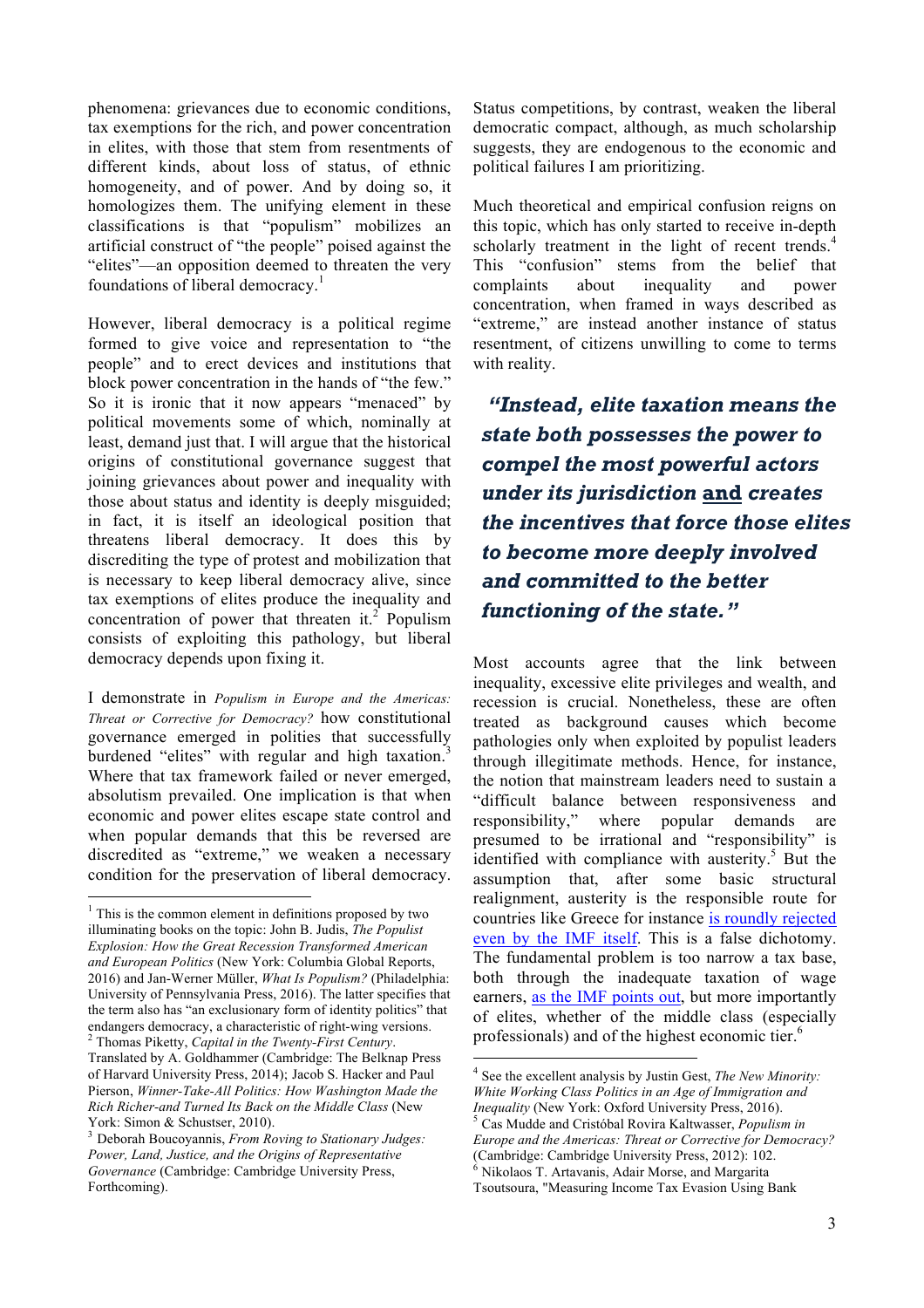Effective taxation of elites is not simply a question of fairness. It is certainly not a question of socialist ideology and hostility to the free market.<sup>7</sup> It is also not simply a question of inequality and its effects on economic development and growth—though this is surely central; $\delta$  it is not an accident after all that the two most devastating economic recessions, of 1929 and 2008, followed the highest recorded levels of inequality.

Instead, elite taxation means the state both possesses the power to compel the most powerful actors under its jurisdiction *and* creates the incentives that force those elites to become more deeply involved and committed to the better functioning of the state. Absent these conditions, constitutional governance begins to unravel.

The hallowed motto, "No taxation without representation," suggests a model whereby representation is predicated on social actors being powerful enough to withhold taxes and to thus limit them. But the first such "bargain" to generate a parliament was in medieval England and the power balance there was directly inverted: English kings were exceptional in being able to both tax and extract military service from their elites, compared, for instance, to French kings who could only do the latter.<sup>9</sup> The brief decline in royal power during Magna Carta obscured the overall advantage the English crown retained before and after.

It was this state capacity that incentivized the elites to become a regular presence in Parliament. This capacity also meant that the state was able to impose a uniform jurisdiction, by establishing royal courts

throughout the territory—whilst French and other European kings had to tolerate powerful jurisdictional immunities held by their nobilities. Without such centralization, constitutional governance could not materialize: for the regime to operate, one needs an obligatory institutional framework to implement central decisions in the periphery.

Representative assemblies were able to consolidate only where the most powerful social actors were regular attendees. Where the nobility was not taxed, as in France or Castile, it had few incentives to sustain central collective bargaining, and the Estates eventually withered. This pattern is observed across cases, such as Catalonia, Flanders, Holland, the Italian city-states, Hungary (and others where evidence is scarcer); it also offers new insights on different developments occurring in medieval Russia and the early Ottoman period.

This relative capacity over the most powerful had an important flipside: taxation of the poorest elements of English society was lightest, certainly in the period of parliamentary emergence (1270s-1330s). Until the 1370s, the poorest were exempt from taxation.<sup>10</sup> When higher social strata gained greater power and attempted to increase the peasantry's burden through Poll Taxes, the Peasants' Revolt broke out. In the turbulent decades ahead, the constitutional practices that were developed in the 1300s slowly eroded, resulting in Tudor and Stuart "absolutism;" this can be directly linked to the increasing power of the aristocracy, not least through enhanced property tax exemptions. Yet in the 1770s, Adam Smith still praised English higher per capita taxation because it was not "possible to say that any particular order is oppressed," whereas the French were "much more oppressed by taxes than the people of Great Britain."<sup>11</sup> What we describe instead as "absolutist" and "predatory" in the French regime was its imposition of an unequal tax burden on the weakest social strata, whilst elites were lightly taxed.

Although only suggestive evidence can be given in such a short piece, the historical record implies that taxation, especially of elites, is an integral part of constitutional regimes, not simply for the fairness

Credit: Evidence from Greece," *Chicago Booth Research Paper No. 12-25* (2015).<br><sup>7</sup> Adam Smith advocated for the beneficial effects of taxing the

rich at higher rates. If this and others of his prescriptions were followed, inequality would be naturally reduced and a sign the free market was working efficiently, not that its rules were violated, as we assume; see Deborah Boucoyannis, "The Equalizing Hand: Why Adam Smith Thought the Market Should Produce Wealth without Steep Inequality," *Perspectives on Politics*, Vol. 11, Issue 4 (2013):1051-1070.<br><sup>8</sup> Torsten Persson and Guido Tabellini, "Is Inequality Harmful

for Growth?" *The American Economic Review*, Vol. 84, Issue 3 (1994): 600-621; Jonathan D. Ostry, Andrew Berg, and Charalambos G. Tsangarides, "Redistribution, Inequality, and

Growth," *IMF Staff Discussion Note* (2014): 1-30.<br><sup>9</sup> Deborah Boucoyannis, "No Taxation of Elites, No

Representation: State Capacity and the Origins of

Representation," *Politics & Society,* Vol. 43 (2015): 303-332.

 <sup>10</sup> W.M. Ormrod, *Political Life in Medieval England, 1300-1450*  (New York: St. Martin's Press, 1995): 91.

<sup>11</sup> Adam Smith, R. H. Campbell and A. S. Skinner eds., *An Inquiry into the Nature and Causes of the Wealth of Nations Vol. II* (Indianapolis: Liberty Classics, [1776] 1981): v.ii.k.78.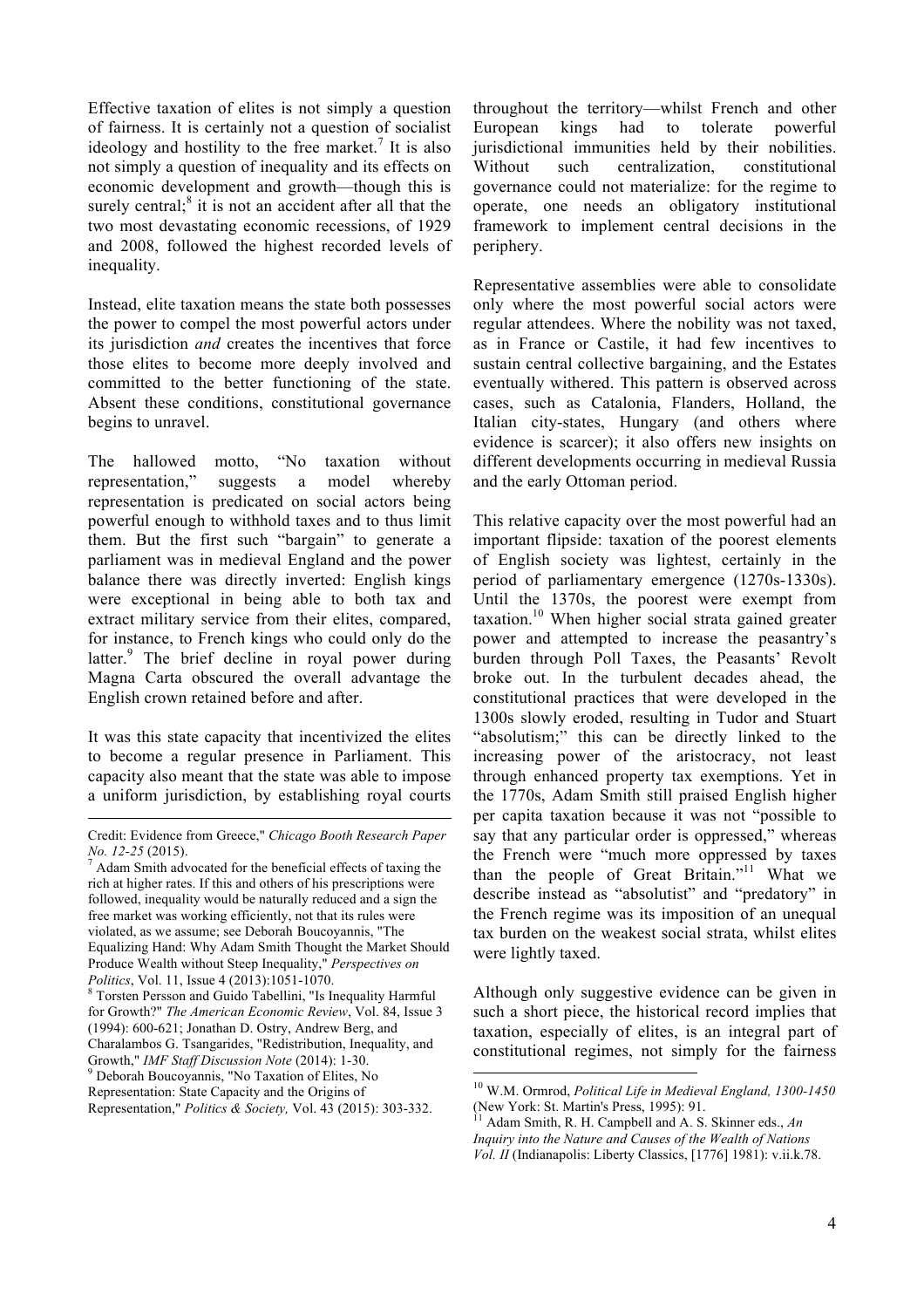and economic effects it has, but because taxation ties the most powerful actors to the strengthening of government. Protests seeking to redress fiscal imbalances and inequality are not the flipside of exclusionary movements based on identity. That populists exploit both does not mean that analysts

### **The Long Arm of Western Crises**

*By Thomas Pepinsky, Cornell University*

The events of 2016 represent no less than a crisis of democracy and capitalism in the West. Not since the 1970s have the fundamental pillars of the post-war global economic order been so contested, and the future course of democracy so uncertain. A particular version of nativist populism that combines economic grievances with deep suspicion of regional institutions is now ascendant from the U.S. to Poland and Hungary. The parallels with the 1930s also a time of economic hardship, challenges to democracy, and skepticism of international institutions—are all too evident.<sup>1</sup>

At present, the focus of debate is mostly local: what are the consequences of Donald Trump's presidency for U.S. politics; of Brexit for the U.K. economy; of Geert Wilders, Marine Le Pen, Heinz-Christian Strache, Frauke Petry, and Viktor Orbán for the European project? What remains is geostrategic: what is the future of NATO; of U.S.-China relations; and of Russia as a Eurasian power? From the perspective of global history and politics, what interests me are the as-yet unanticipated consequences of this crisis *beyond* the borders of Europe, North America, and their great power rivals. The West's political and economic crises tend to have long arms; witness, for example, the Latin American debt crises that followed from economic slowdowns in the U.S. and Europe in the early 1980s. In the context of the current crisis, what does the future hold beyond the borders of the North Atlantic community, in particular for the global South?

Although 2016 is hardly an exact parallel to 1933, the interwar years and their aftermath offer pointed lessons for international politics today. To draw out

should accept their terms. Opposition to the concentration of power and the fiscal immunities of elites is a necessary condition for the preservation of liberal democracy. Moreover, as many scholars have pointed out, where this necessary condition is fulfilled, status-based concerns can also be contained so that they don't threaten the regime itself.

comparative and historical insights on just how far the long arm of Western crises can reach, consider Southeast Asia, a region far beyond the borders of Europe and North America where politics was utterly transformed during the interwar years anyway. Three features of Southeast Asia in the 1930s warrant attention: its economic openness; its deep engagement with global political ideas; and the sometimes peculiar ways in which the 1930s crisis resonated with local concerns.

#### *The Downsides of Economic Integration*

By the 1930s, Southeast Asian economies were deeply integrated into the world economy as exporters of commodities from rice and sugar to rubber and teak. As export earnings slumped during the Great Depression, so too did the flow of resources into the region, with dramatic effects on politics in the region. James C. Scott's *Moral Economy of the Peasant*, for example, describes the particular conditions of peasant vulnerability in colonial economies, and uses these insights to make sense of peasant rebellions in the 1930s in colonial Burma and Vietnam.<sup>2</sup> Viewed in international perspective, Scott's peasants were part of a global economic system that depended on Western markets for export goods, and which suffered intensely from the failure of that system.

What effects might a new economic nationalism in Europe and North America have on a region like Southeast Asia? A West that retreats from global economic integration—for instance, with the U.S. withdrawing from international agreements such as the Trans-Pacific Partnership—will have reneged on half a century of advocacy of economic openness in the global South. Southeast Asian economies are once again deeply enmeshed in global economic networks and stand to suffer disproportionately from a West that turns away from overseas trade and investment.

<sup>&</sup>lt;sup>1</sup> See Adam Plowright, "Back to 1930s nationalism? Historians battle over comparison," *AFP*, November 22, 2016; Isabel Best, "Should we even go there? Historians on comparing fascism to Trumpism," *The Guardian*, December 1, 2016; Paul Knott, "Europe's peace and democracy can be broken - Brexit is one of the cracks," *The New European*, December 7, 2016.

 <sup>2</sup> James C. Scott, *The Moral Economy of the Peasant: Rebellion and Subsistence in Southeast Asia* (New Haven: Yale University Press, 1976).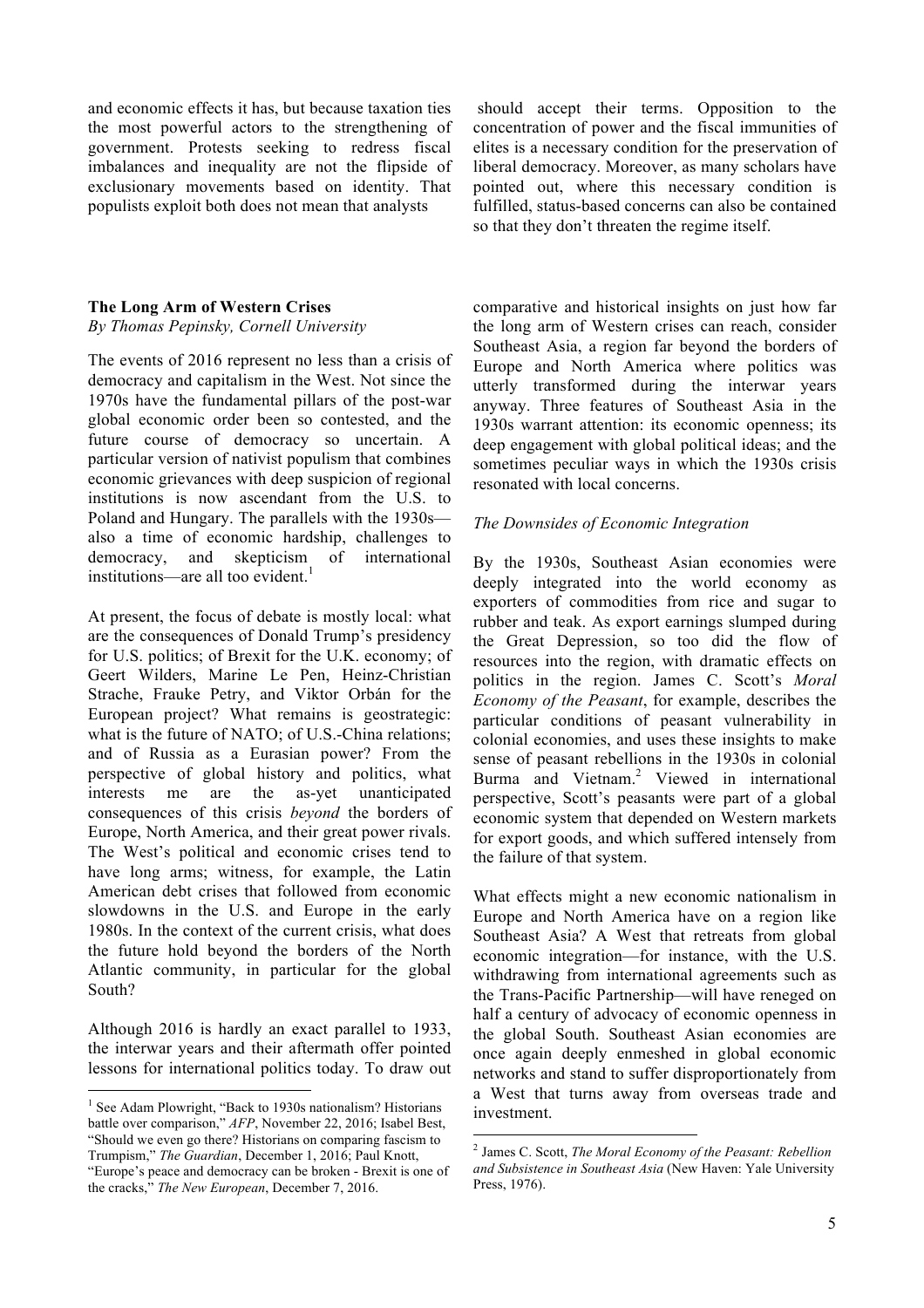### *Democracy, Capitalism, and Their Critics*

Aspiring politicians in Southeast Asia in the 1930s were closely engaged with global political currents. Sukarno had attended Dutch schools in Java and was literate in half a dozen languages, Ho Chi Minh was active in Paris and Moscow, and Thailand's Phibun Songkhram and Pridi Phanomyong studied in France (Thailand's last absolute monarch, King Prajadhipok, attended Eton). Such experiences exposed Southeast Asian elites to ideas that were current in the West amidst a time of economic and political crisis—about liberalism and its many critics, about socialism and communism, about race and peoplehood and nationalism. Although historians such as John Smail have encouraged students of modern Southeast Asian history to embrace an "autonomous" history of the region,<sup>3</sup> political currents in late colonial Southeast Asia were inextricably intertwined with those in the West. They were likewise informed by the growing assertiveness of Imperial Japan.

Today, the rise of mass literacy, the rapidity of global communication, and the ubiquity of social media together means that Southeast Asians participate in the West's political discourse as well. Politicians such as Philippine President Rodrigo Duterte listen to politicians such as President Trump, as do citizens in Manila, Davao City, Singapore, and Hanoi. Discourses about economic nationalism and national greatness will resonate with many Southeast Asians. So too will messages about immigration and Islam, although Muslim-majority countries such as Indonesia and Malaysia will hear this message very differently than will countries with restive Muslim minorities such as Myanmar, the Philippines, and Thailand.

And much like expansionary Imperial Japan provided an alternative political and economic model to an inward-looking West, so too will an assertive China. Already, Duterte has announced that he will seek stronger relations with China, telling Chinese leaders that he had "realigned myself in your ideological flow" (whatever that means). This will mean seeking his own solution to simmering tensions over the West Philippine/South China Sea and reaching out to investors from China who have little interest in even paying lip service to good governance. More quietly, China has been instrumental in supporting Najib Razak's

increasingly illiberal regime in Malaysia.<sup>4</sup> Myanmar's opening saw the country's ruling junta turn away from China and towards the U.S. Would the Trump administration prove an interested partner for the National League for Democracy, and would China see an opening that would allow for reengagement with military interests that retain significant power?

*"From the perspective of global history and politics, what interests me are the as-yet unanticipated consequences of this crisis* **beyond** *the borders of Europe, North America, and their great power rivals. The West's political and economic crises tend to have long arms…"*

### *Local Inflections*

For students of global history, the most interesting observation about the 1930s is the unexpected ways in which global events and ideas were refracted through local social and political concerns. Chinese nationalism facing Japanese imperialism would, in Southeast Asia, catalyze the emergence of a new "local Chinese" identity vis-à-vis titular nationalities such as Thai, Vietnamese, and Malay. The prospect of economic hardship in a time of trade restrictions actually led Filipinos to vote *against* independence from the U.S. $<sup>5</sup>$  Ideologies that in the Western context</sup> seemed clearly in opposition would prove to be far less so in Southeast Asia: Burma's Aung San helped to found the Communist Party of Burma, what would become the Socialist Party of Burma, and a nationalist organization that united students, monks, and farmers, all in the span of one decade.

Although the current crisis of democracy and capitalism will have long arms, local context will still matter, with results that may be surprising. How

 <sup>3</sup> John R. W. Smail, "On the Possibility of an Autonomous History of Modern Southeast Asia," *Journal of Southeast Asian History,* Vol. 2 (1961): 72-102.

 <sup>4</sup> Bhavan Jaipragas, "Has China Offered to Bail Out Malaysia's 1MDB? At What Cost?" *South China Morning Post*, December 7, 2016.

 $5$  See Thomas B. Pepinsky, "Trade Competition and American Decolonization," *World Politics,* Vol. 67 (2015): 387-422.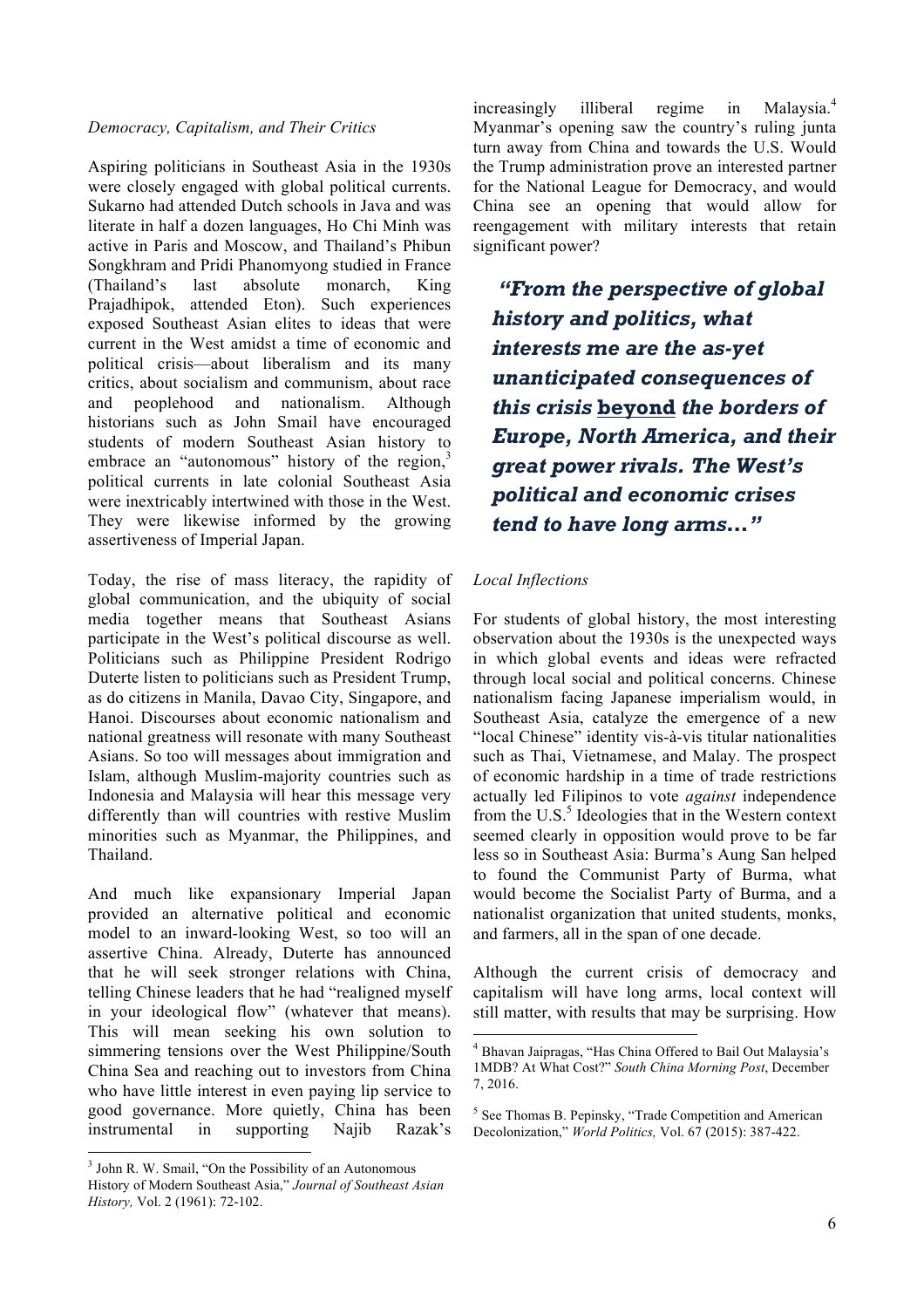will a strategic partner like Vietnam respond to an administration that heightens U.S.-Chinese tensions without a strong commitment to its regional allies? How will a great emphasis on national interests resonate in illiberal regimes where the idea of the nation itself remains contested? What does anti-Muslim rhetoric in the West signify for religious minorities in plural societies? The answers to these questions must remain speculative, but what is certain is that local concerns will transform the West's political and economic crisis in unexpected ways.

#### **Back to the Future: The Muslim ban and the Chinese Exclusion Act** *By Margaret E. Peters, UCLA*

On January 27<sup>th</sup>, President Trump signed an executive order suspending entry of "aliens" from countries in which "a foreign terrorist organization has a significant presence," including Iran, Iraq, Libya, Somalia, Sudan, Syria, and Yemen. Given Trump's previous rhetoric on Islam, most commentators have agreed that this order amounts to the first step in a Muslim ban even though it does not explicitly include a religious test nor does it apply to all Muslim majority nations. In this way, Trump's Muslim ban mirrors another shameful episode in U.S. history, the Chinese Exclusion Act.

# *"It is not the case that antiimmigration and xenophobic sentiment has increased but instead that pro-business support for immigration has declined …"*

How is it possible that such an unconstitutional and discriminatory act could be enacted in modern America? Is this simply a sign of an increasingly anti-immigrant and xenophobic public? In this article, as I argue in my forthcoming book, *Trading Barriers: Immigration and the Remaking of Globalization*, it is not the case that anti-immigration and xenophobic sentiment has increased but instead that pro-business support for immigration has declined. Increased trade openness with other nations, especially with developing nations, has led to the closure of firms in many industries that require low-skilled workers—for example, textiles or simple manufacturing—that once employed large numbers of immigrant workers. The ability to move production overseas has allowed other firms to take

The lesson of the 1930s in Southeast Asia is that a crisis in the West affected politics everywhere. Similarly, what happens today matters everywhere. For scholars of international history and politics, the implications are clear. At precisely the time when we must ask hard questions about democracy and capitalism in the West, where national moods have turned inward-looking, we must be ever more prepared to look beyond our own borders.

their capital to labor instead of bringing labor to capital. Finally, the increased use of productivityenhancing technologies has allowed many firms to do more with fewer workers. Together, these changes in the global economy have decreased the number of businesses that support low-skilled immigration and decreased the incentive for other firms to support it as well. As businesses no longer care as much about low-skilled immigration (and to some extent immigration in general), politicians, especially those on the right that usually cater to business interests, have been free to indulge their anti-immigration constituents. Here, I will describe how a similar process led to the passage of the 1882 Chinese Exclusion Act and what my argument implies for Brexit, Trump's policies, and the rise of the Far Right in places like France and the Netherlands.

### *The Chinese Exclusion Act*

The Chinese Exclusion Act, passed in 1882, was the culmination of three decades of negative sentiments against Chinese immigrants. The act targeted Chinese laborers, who accounted for most of the immigrants from China. Anti-immigrant sentiment against the Chinese arose not long after large numbers of Chinese workers first arrived in the western United States to work in the gold fields of California and on the Transcontinental Railroad. The first major outburst of anti-Chinese sentiment occurred in 1852-1854 when miners rioted against Chinese immigrants in the gold fields. Another major outburst occurred in 1867-1869 when miners again rioted. The third wave, from 1876-1882, saw both workers and small business owners join forces to craft the 1882 Chinse Exclusion Act.<sup>1</sup>

 <sup>1</sup> Terry E. Boswell, "A Split Labor Market Analysis of Discrimination against Chinese Immigrants, 1850-1882," *American Sociological Review* (1986): 352–71; Alexander Saxton, *The Indispensable Enemy: Labor and the Anti-Chinese*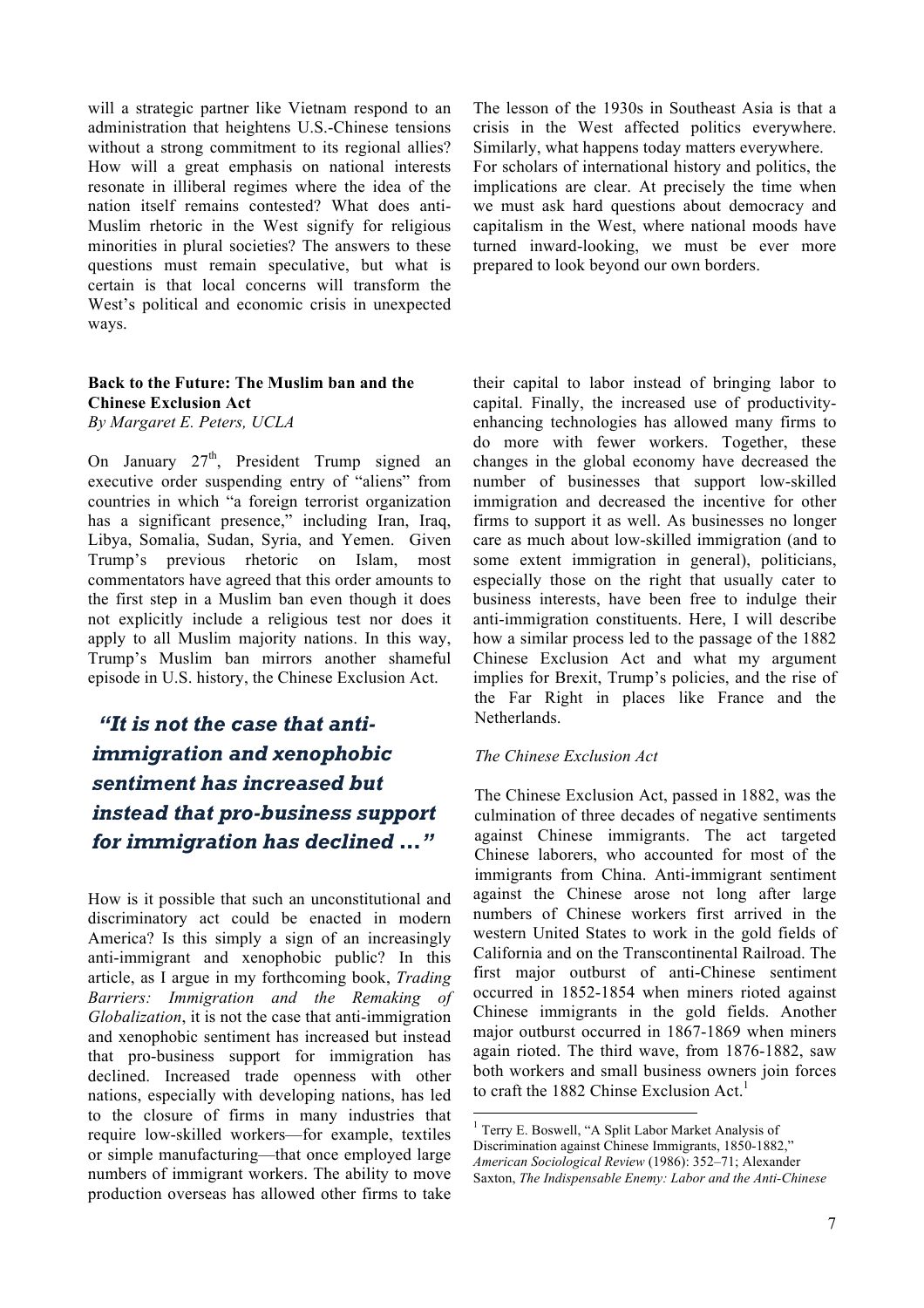I argue that the final wave of anti-Chinese sentiment was successful due to increased "trade pressure" from firms in the eastern United States after the completion of the Transcontinental Railroad in late-1869. Prior to the railroad's completion, companies on the West Coast were relatively insulated from competition with manufacturers in the East. Goods from the East Coast had to travel via boat around Cape Horn; via boat to Panama, then across land, and finally by boat again; or via wagon overland across the United States. All three routes were extremely expensive, which protected West Coast producers from competition. West Coast producers also faced much higher labor costs. Even with increased immigration from China and internal migration from the East, wages for white workers were twice the wages white workers received in the East. Chinese laborers earned only slightly less than Eastern white workers.<sup>2</sup>

Once the railroad was completed, cheap East Coast goods flooded into the West Coast and producers simply could not compete. Some firms mechanized, but many more simply closed their doors, resulting in a recession in California.<sup>3</sup> Workers laid off due to the closure of manufacturing firms joined former railroad workers, who had been laid off after the completion of the railroad, furthering exacerbating the already large declines in wages.<sup>4</sup>

This decline in wages likely explains native labor's antipathy towards Chinese workers, but what explains why business did not support continued immigration from China? The conventional wisdom often assumes that firms want open immigration, but in this case, firms had little incentive to push for continued openness to Chinese immigration. Most importantly, firms on the West Coast did not need more immigrant labor; the recession and lay-offs from the railroad led to great declines in wages. Further, larger firms could afford to invest in new technology to become more profitable without as much labor. Thus, many of the firms that had used and supported Chinese labor, including the railroads, either did not need the labor any longer or were no longer in business. Business leaders, then, chose to focus their energies on other issues and ceded the playing field to anti-immigrant groups.

I find evidence for my argument in the way senators voted on immigration bills during this era (see

 $\overline{a}$ 

Figure 1). In the book, I compare the position senators took on immigration bills to the percent of Chinese immigrant in their state along with an indicator for time period. For senators from states with high numbers of Chinese immigrants—those in the West—I anticipated that they would switch from supporting immigration to opposing it after the completion of the Transcontinental Railroad. The evidence supports this hypothesis and senators flips from being pro-immigration to anti-immigration in 1869 or 1870 at the completion of the railroad.

### *From the Chinese Exclusion Act to Today: Increased Globalization and the Importance of Anti-Immigration Constituencies*

Similar dynamics to those that led to the passage of the Chinese Exclusion Act have led to the increasing importance of anti-immigration constituencies in many developed countries today. Increased trade, outward FDI, and increased use of technology mean that fewer businesses need low-skilled labor. It is not that the businesses still in operation do not want more immigration, but just that it is a much less important issue for them than it once was. Nor is it the case that anti-immigration sentiment has greatly increased in the mass public; as Judith Goldstein and I have found,<sup>5</sup> opposition to both low and high-skill immigration has decreased since its recent heights during the 2008 recession, at least in the U.S. Instead, as businesses have closed or pulled back support for immigration, policymakers, especially those on the right that often cater to business, can indulge the worst sentiments of their antiimmigration base.

It is dynamics like these that have allowed UKIP, Donald Trump, Geert Wilders, and Marine Le Pen to run on anti-immigration platforms without facing (much) backlash from business groups. It is only now, after businesses are discovering that this rhetoric hurts them in the global competition for talent, that they have voiced their opposition. Unfortunately, this dynamic is unlikely to change. As globalization leads to further deindustrialization, businesses will be even less likely to support lowskilled immigration and it is likely that we will see further limits to immigration.

*Movement in California* (Berkeley: University of California Press, 1971).

Boswell 1986.

<sup>3</sup> Boswell 1986; Saxton 1971.

<sup>4</sup> Boswell 1986; Saxton 1971.

 <sup>5</sup> Judith L. Goldstein and Margaret E. Peters, "Nativism or Economic Threat: Attitudes toward Immigrants during the Great Recession," *International Interactions*, Vol. 40, Issue 3 (2014): 376–401.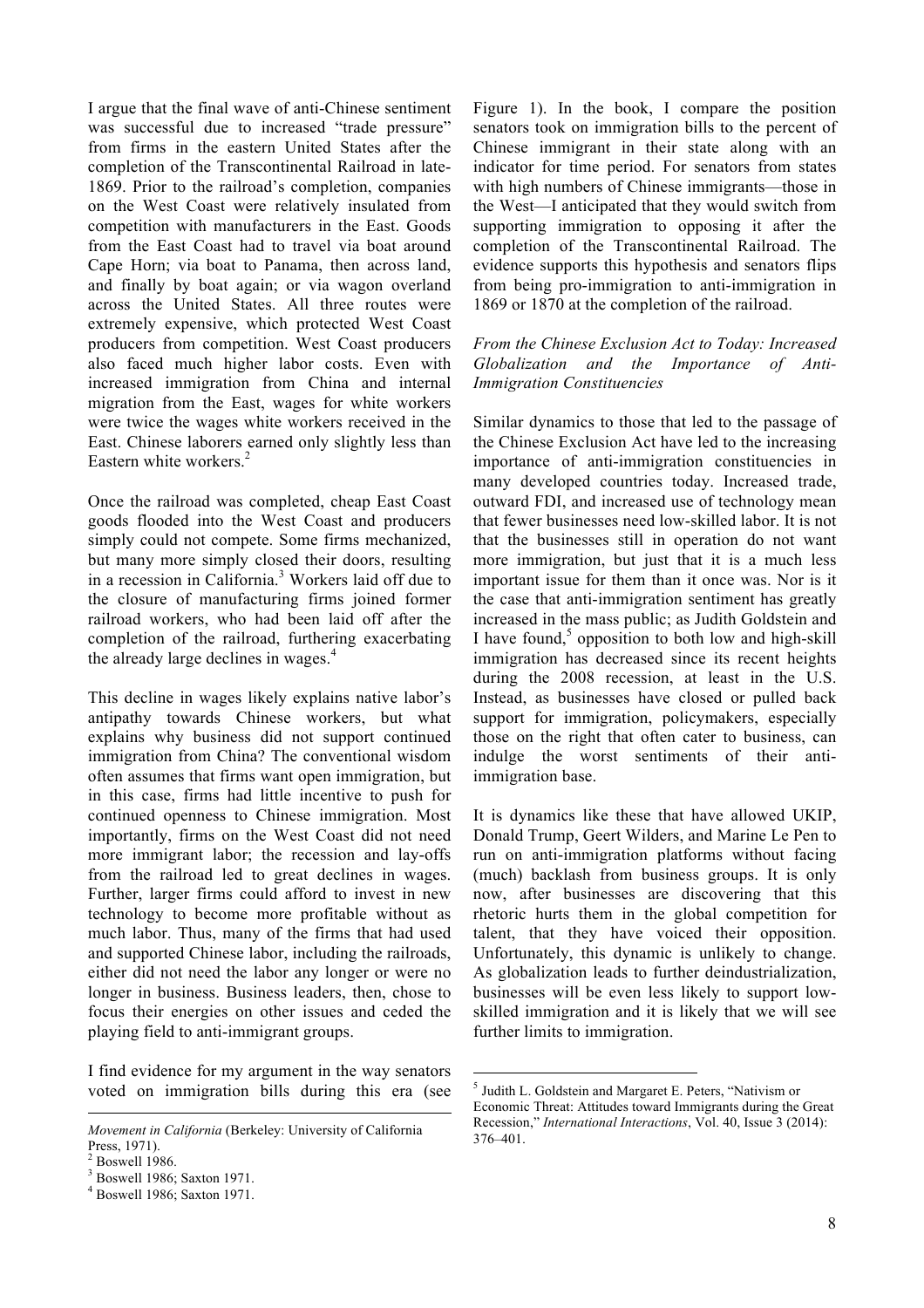

**Figure 1. How Senators Voted on Immigration, (1865-1914).** Coefficients and 95 percent confidence intervals from OLS regression of proportion of votes for open immigration on the percent Chinese foreign-born interacted with indicator for time period. Pre-time period is the coefficient on percent Chinese foreign-born (dashed 95 percent confidence interval) from 1860 to the year listed and Post- time period is the coefficient on percent Chinese foreign-born interacted with time period indicator (solid 95 percent confidence interval) for all years after the year listed until 1945. Regressions also include senator and year fixed effects and linear time trend.

#### **The Brexit Referendum and the Mass Politics of Disintegration**

*By Stefanie Walter, University of Zurich*

On 23 June 2015, British voters plunged the European Union (EU) into its biggest crisis to date by voting in a popular referendum that Great Britain should leave the EU. Referendum-induced crises are not new to European politics. The European integration process has been challenged and at times blocked by popular referendums in the past—for example when the Danish voted against the Maastricht Treaty in 1992 or when France and the Netherlands dealt the death blow to a European Constitution in 2005.

The Brexit referendum is different from these earlier referendums, however, because it has challenged an existing international institution, rather than slowing down or stopping efforts to integrate further. Whereas most referendums have been called to intensify integration by ratifying international treaties that establish more cooperation, the Brexit referendum was about rolling back international

cooperation. As such, the Brexit referendum is an example of a rare, but increasingly relevant type of referendum: a disintegration referendum.

Disintegration referendums either aim at withdrawing from existing international institutions (which I term "abrogation referendums") or at not complying with elements of such an institution ("non-compliance referendums"). Examples for abrogation referendums include, not just the Brexit referendum, but also the 1975 British referendum on remaining in the European Community (EC), Greenland's 1982 referendum on leaving the EC, the 1986 Spanish referendum on remaining a NATO member, and the 2014 Swiss ECOPOP referendum, which called for a strict limitation of immigration and the termination of any international treaties that conflicted with that goal. Non-compliance referendums include the 2000 Brazilian referendum about continuing an ongoing IMF program, the 2014 Swiss referendum on the popular initiative *Against Mass Immigration*, the 2015 Greek bailout referendum, and the 2016 Swiss implementation initiative. Figure 2 shows that such disintegration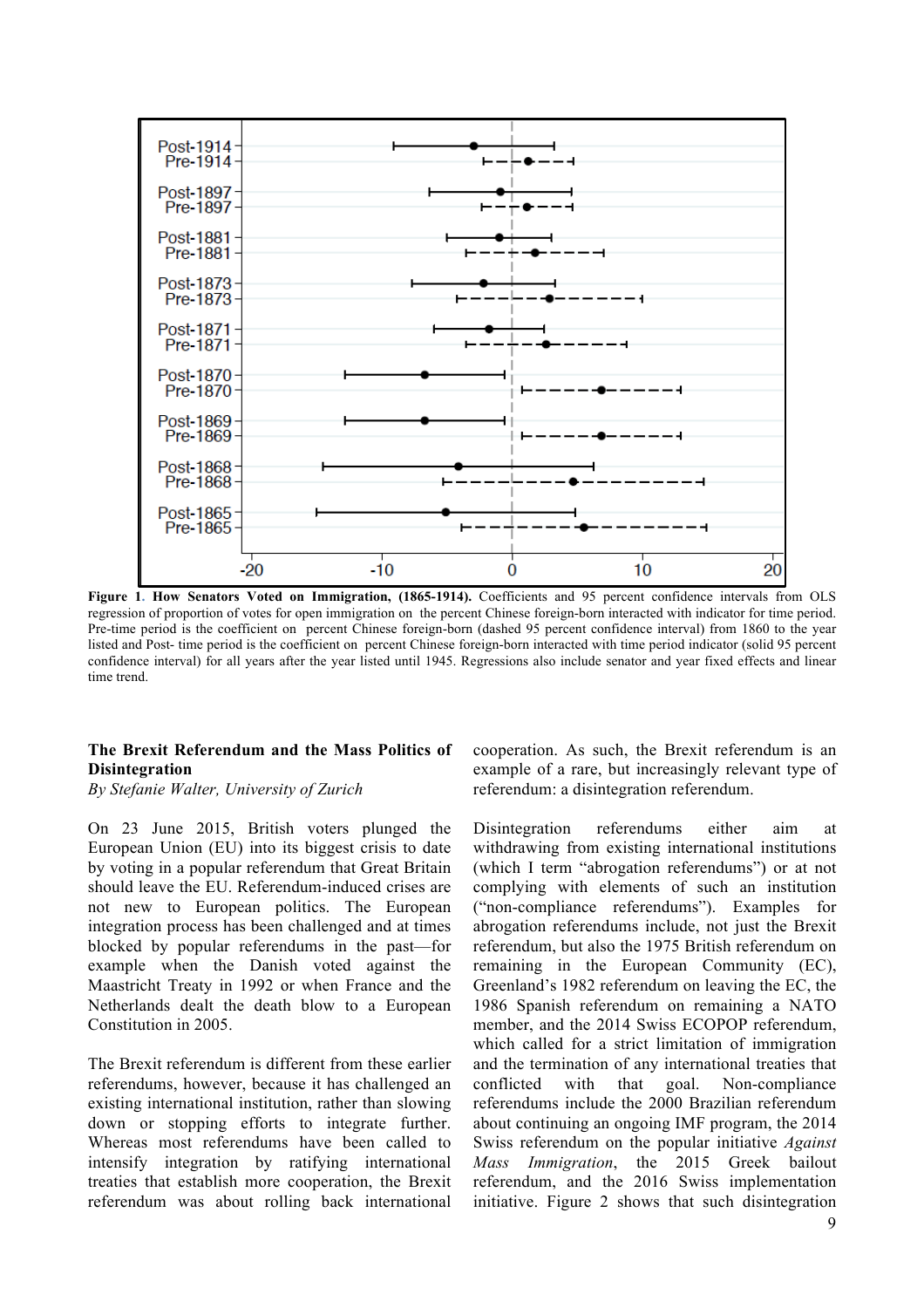referendums, although still rare, have become much more frequent in the 2010s. Five of the nine disintegration referendums held so far were held in the 2010s, and considering that populist leaders across Europe have called for more disintegration referendums, this number may continue to grow.

*"Five of the nine disintegration referendums held so far were held in the 2010s, and considering that populist leaders across Europe have called for more disintegration referendums, this number may*

Integration and disintegration referendums share many commonalities, but differ in three key respects: the outcomes of a cooperative/noncooperative referendum vote, the costs of a noncooperative referendum outcome to other states, and the strategic dilemma a referendum in one country creates for other countries involved.<sup>1</sup>

First, in terms of outcomes, a cooperative vote in an integration referendum establishes new forms of international cooperation along previously negotiated lines, whereas the country reverts to the status quo in the case of a non-cooperative referendum outcome. In a disintegration referendum, however, a cooperative vote preserves the status quo, whereas the outcome of a non-cooperative vote is rather uncertain, because it strongly depends on whether the other members of the international institution accommodate or punish the referendum country's unilateral wish to leave or change the institution. In the Brexit referendum, for example, a vote to remain in the EU would have led to a continuation of Britain's membership in the EU (the status quo). The non-cooperative "pro-leave" vote, however, has opened a vast range of potential outcomes including everything from a UK freed from EU contributions, regulations, and interventions, but with continued access to the single market, to a UK trading with the EU only on WTO terms. Contrasting this with the 2005 No in the French and Dutch referendums on the EU Constitution, for example, it is clear that the range of possible outcomes was much smaller in those instances than in the Brexit case.

Second, in terms of costs, what both integration and disintegration referendums have in common is that the consequences of a non-cooperative popular vote are not limited to domestic voters, but also have negative ramifications for other countries. The main costs of failed integration referendums are that potential gains from cooperation cannot be realized. In contrast, a successful disintegration referendum, i.e. a unilateral decision not to comply or to withdraw from international cooperation, not only destroys existing gains from cooperation, but also carries political contagion risks that can put the long-run viability of the entire international institution at risk. All this means that the stakes are particularly high in disintegration referendums not only for domestic voters, but also for foreign voters and governments. The costs of Brexit to the other member states, for example, include, among many other things, the loss of London's contributions to the EU budget, a potential loss in exports and economic ties between the UK and EU countries, loss of free access to Europe's financial center, the loss of free movement of people to the UK, and uncertainty about the future of EU residents living in the UK. In addition to these economic costs come political ones, such as the reduced geopolitical power of an EU-sans-UK and the fear that the Brexit example may encourage other countries to call referendums on their EU membership as well, leading to an unravelling of the EU.

Third, in deciding how to respond to a successful disintegration referendum, other countries face a dilemma between accommodating and punishing the referendum country for wishing to selectively not comply or to exit an existing international institution. $\alpha$ <sup>2</sup> Accommodation means that they grant the referendum country exceptions from certain rules or try to keep the ties as close as possible even after a formal exit of the referendum country, in the process salvaging as many of the cooperation gains from the existing arrangement as possible. But this strategy carries the risk of creating moral hazard and political contagion. The alternative is punishment, such as the termination of the entire cooperative

<sup>&</sup>lt;sup>1</sup> Stefanie Walter, Elias Dinas, Ingnacio Jurado, and Nikitas Konstantinidis, *Non-cooperation by Popular Vote. Expectations, Foreign Intervention and the Vote in the 2015 Greek Bailout Referendum* (Bern: PEIO Conference, 2017).

 $2^2$  To be sure, failed integration referendums in the past have also presented the other countries with the dilemma of whether to accommodate (i.e. renegotiate the agreement in question with better terms for the referendum country) or to punish (i.e., move ahead without the referendum country). But the dilemma is much more pronounced in the case of disintegration referendums.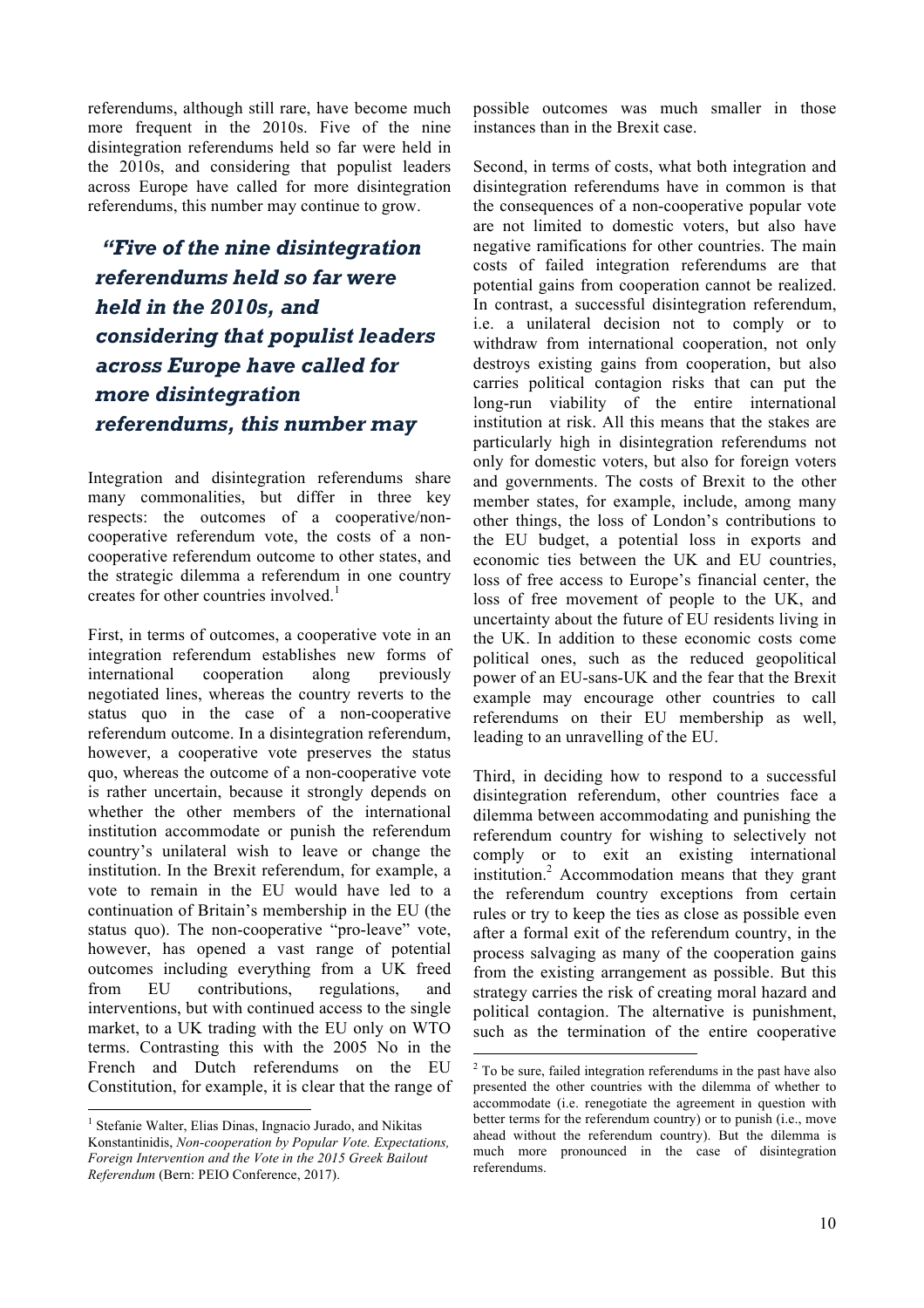arrangement in the case of a non-compliance referendum or a hard line of no compromises in negotiations about the terms of exit in the case of an abrogation referendum. The advantage of the punishment strategy is that they make noncompliance and exit costly and hence are likely to discourage similar referendums in the future amongst other member states, but the downside is that it is costly for everyone involved because many gains from cooperation are destroyed. Once more, the Brexit example illustrates this dilemma nicely. While granting the UK continued access to the EU's single market would maintain existing economic ties and hence preserve many cooperation gains for the other member states, the remaining EU-27 member states are weary that such a strategic response might put the entire European project at risk in the long run by creating incentives for other countries to defect as well. In contrast, the punishment strategy might dampen others' incentives to defect, but would come at a high economic price for both Britain and the remaining member states. Which route the

remaining EU members will take continues to be a hotly debated issue in the UK to this day.

Although the role of mass publics has been acknowledged with regard to the creation of international agreements, voters' ability to shape or terminate international cooperation once an agreement has been signed has traditionally been limited. Only recently have voters begun to challenge *existing* international institutions at the ballot box. The potential of domestic voters to terminate international agreements unilaterally poses new challenges and questions for international cooperation. Reflecting the increasing dilemmas domestic voters face between the gains from international cooperation, democracy, and national sovereignty<sup>3</sup>. , popular movements aimed at disintegration are likely to keep the world occupied for some time to come.

 <sup>3</sup> Dani Rodrik, *The Globalization Paradox: Democracy and the Future of the World Economy* (New York: W. W. Norton & Company, 2011).



**Figure 2. Foreign-Policy Referendum Types, 1970-2016**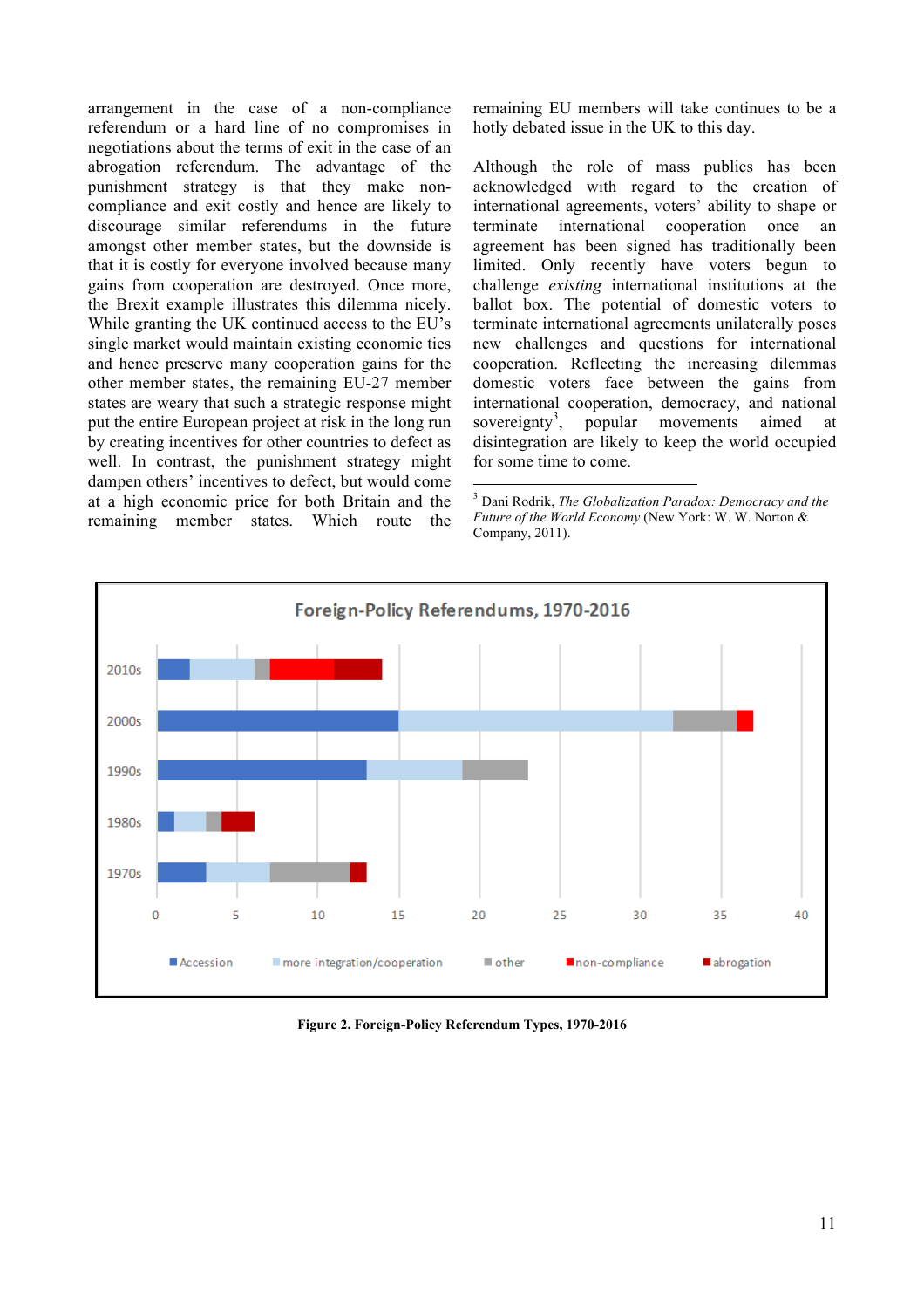# **The 2016 IHAP Award Winners**

Every year the IHAP section awards The Robert L Jervis and Paul W Schroeder Best Book Award and the Outstanding Article Award. In 2016, the award committee (Jonathan Kirshner (chair), Stacie Goddard, Eric Grynaviski) struggled to pick a winner. They decided to award the prize to two books: *International Order in Diversity: War, Trade and Rule in the Indian Ocean* by Andrew Phillip and Jason Sharman and *Narrative and the Making of U.S. National Security* by Ronald R. Krebs.

The Outstanding Article Committee (Henry Nau (Chair), Hyon Joo Yoo, Jeff Colgan) essentially concurred in that they awarded the Outstanding Article Prize to an article version of Phillips and Sharman's book "Explaining Durable Diversity in International Systems: State, Company, and Empire in the Indian Ocean," *International Studies Quarterly,* Vol. 59 (2015): 436-448.

The committee also singled out for an honorable mention Michael Beckley's excellent article "The Myth of Entangling Alliances: Reassessing the Security Risks of U.S. Defense Pacts," *International Security*, Vol. 39, Issue 4 (2015): 7-48.

The IHAP newsletter team interviewed the authors to investigate the processes which led to these award winning books.

Andrew Phillips and Jason Sharman are joint authors of *International Order in Diversity: War, Trade and Rule in the Indian Ocean* which shares the 2016 IHAP Best Book Award. Their joint article based on the book also won the 2016 IHAP Best Article Award.

Andrew received his doctorate at Cornell University and is an Associate Professor at the University of Queensland's School of Political Science and International Studies. Jason received his PhD from the University of



**Andrew Philips**



**Jason Sharman**

Illinois at Urbana-Champaign and is currently at the University of Cambridge as the Sir Patrick Sheehy Professor of International Relations. A summary of their book is available on the publisher's website.

### **1. How did you become interested in the intersection between international history and politics? How did you become interested in your particular project?**

Jason: My undergraduate honors thesis and Ph.D. dissertation were at the intersection of comparative politics and history, looking at state-society relations in the Soviet Union and Communist Eastern Europe. For me, it was a tough decision whether to do my graduate studies in political science or history. In line with trends in the field, I moved away from the study of Eastern Europe and history more generally towards contemporary international political economy and IR theory, but I always had a side project or two on the go with a more historical bent. Teaming up with Andrew and benefiting from his experience in writing macro-history enabled me to foreground historical work.

Relating to our project on the international system stretching from East Africa to East Asia in the early modern period, the opportunity to study this history was just too tempting to pass up, both in terms of the history itself, and the larger implications for IR theory. This was especially so given that the greater Indian Ocean region has been almost completely ignored by IR. But without a theoretical rationale for the study, in this case largely provided by Andrew's thoughts on international systems comprised of diverse rather than like units, there would not have been a point of entry.

Andrew**:** I actually started off my undergraduate degree aiming to be a history major! Fatefully, however, I took Chris Reus-Smit's course on International Political Economy halfway through the second year of my degree. Misleadingly badged, the course was actually an introduction to the literature on state formation, international systems and historical change. From that point on, I was hooked on studying International Relations through a historical lens and have been ever since.

I came to this particular project in part as a natural progression of my existing research program on the comparative study of international systems, and partially as a result of the opportunity to collaborate with Jason in an area where our interests intersected. Following my first book, *War, Religion and Empire*, I had a decent understanding of international orders'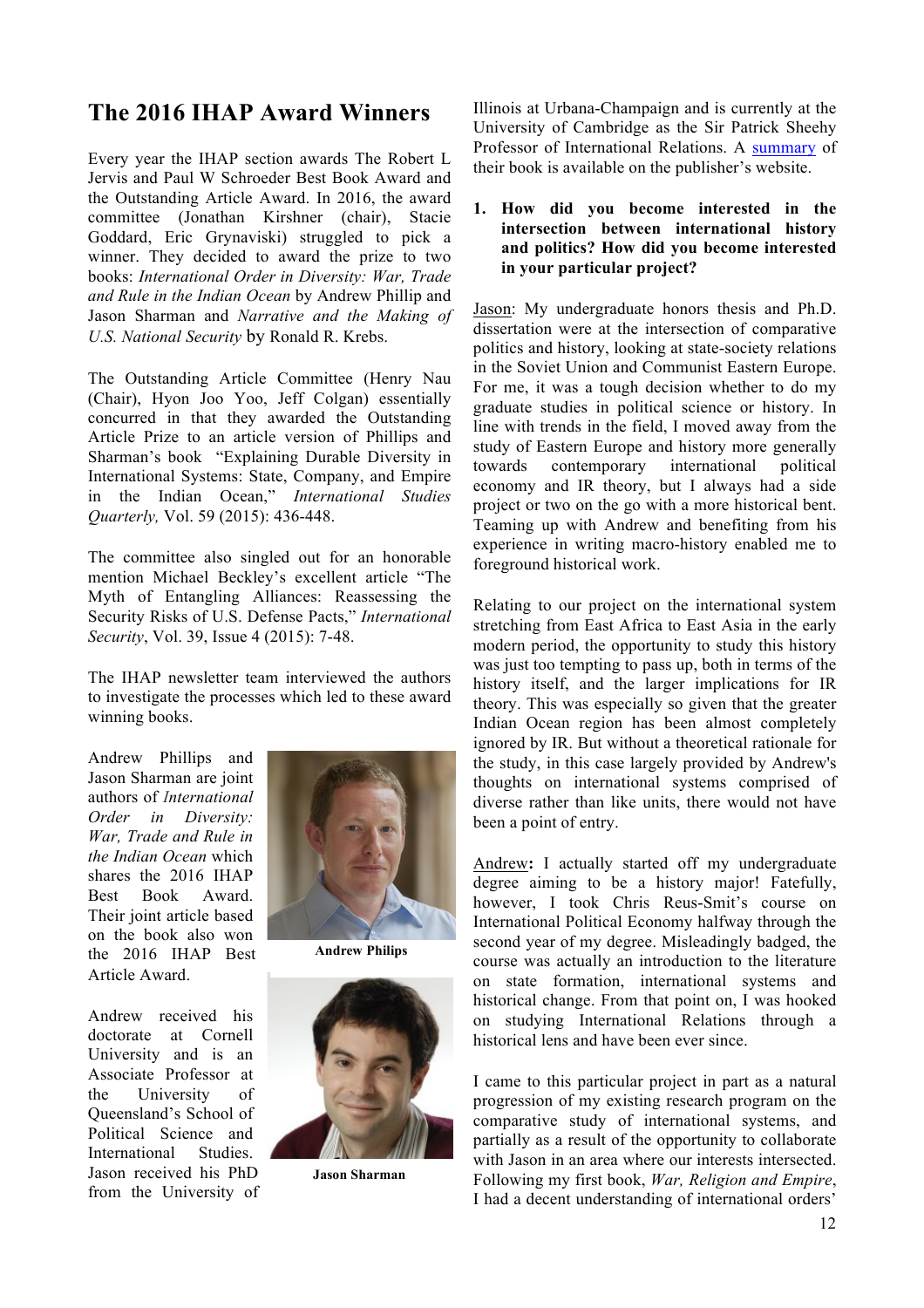historical evolution in East Asia and Western Europe. But I was intrigued with what must have been happening in the area 'in between', especially in the era preceding Western colonial dominance. Fortunately, Jason was also interested in studying international relations in the Indian Ocean, so the project naturally evolved from that starting point.

### **2. How did you navigate the tension between detailed historical research and macro theoretical claims; between contingency and generalizability?**

Jason: During my Ph.D., I was fortunate enough to do a couple of graduate history courses (again Soviet history), which really brought home to me the differences between history and political science as academic disciplines. My language skills were nowhere near good enough for proper historical research, and I couldn't see myself spending sufficient time in the archives to succeed as a historian. More positively, political science gives more freedom to roam around and wrestle with different big questions, as the sunk costs of any one research program are lower.

In our particular work on the early modern Indian Ocean, neither of us ever laboured under the delusion that we were going to out-historian the historians. We were never going to learn Portuguese or Dutch, let alone Mughal Persian or other Asian languages, for example. But we thought we could certainly make a contribution to IR scholarship, which seems to have strangely neglected the initial centuries in which Europeans and the powers of the Indian Ocean littoral interacted on a basis of rough equality, in terms of how international systems comprised of diverse units work. Furthermore, though historians come at them in a different way, they are also interested in big, comparative questions, and so it's possible that our study may make some modest contribution to the history of the region also.

Generalizability is largely in the eye of the beholder. If we were studying U.S. Congressional mid-term elections from 1994 to 2014, I doubt we would have faced the generalizability questions we did, even though this just is one country over two decades. But studying a huge region comprising dozens of polities over three centuries is regarded as a very niche, obscure topic. This double-standard is unscientific, and the fact that it persists in the field shows the triumph of aesthetics and parochialism over objective, scientific principles in political science.

Andrew: With great difficulty!

The challenge of navigating between macrotheoretical claims and detailed historical research is inescapable when studying the evolution of international systems over time, indeed arguably for all historically-informed IR research.

To reinforce Jason's observations, one of the ways we sought to navigate this was by always ensuring that the larger theoretical puzzle of the project (in our case, explaining durably diverse international systems) remained our lodestar. Correspondingly, we were quite ruthless in ensuring that we engaged the historical material with this overarching goal in mind.

It is always tempting to read as deeply as possible into historians' debates, and indeed one of the most exciting challenges of doing historical IR is the intellectual stretching that comes with striking out into the unfamiliar territory of specialist historiography. With that said, neither Jason nor I are trained historians. We lacked both the language skills and ready access to archives that would be required to make precision-guided interventions into historical debates on the basis of exhaustive primary historical research. And in any case, the kind of argument that we were trying to make—in the realm of IR theory and the macro-historical study of international systems—is intellectually distinct from the kinds of puzzles historians are focused on, and requires a different balance between the general and the specific.

Ultimately, I don't think there is a one-size-fits-all answer to the question of balancing contingency and generalizability, and balancing theoretical and historical considerations. It depends in the last instance on the kind of puzzle you are asking and the audience you hope to engage. Some of the best historically-informed IR work of course does involve exhaustive immersion in primary material, whereas other projects lend themselves to a different approach. The adage that you should ensure the method/approach serves the question rather than vice versa remains as true in historical IR as elsewhere.

### **3. What was the most challenging aspect of working with the historical material?**

Jason: For me, I had almost no knowledge of the history of the Indian Ocean region when we started (despite having grown up and done my undergraduate degree in Western Australia, i.e. on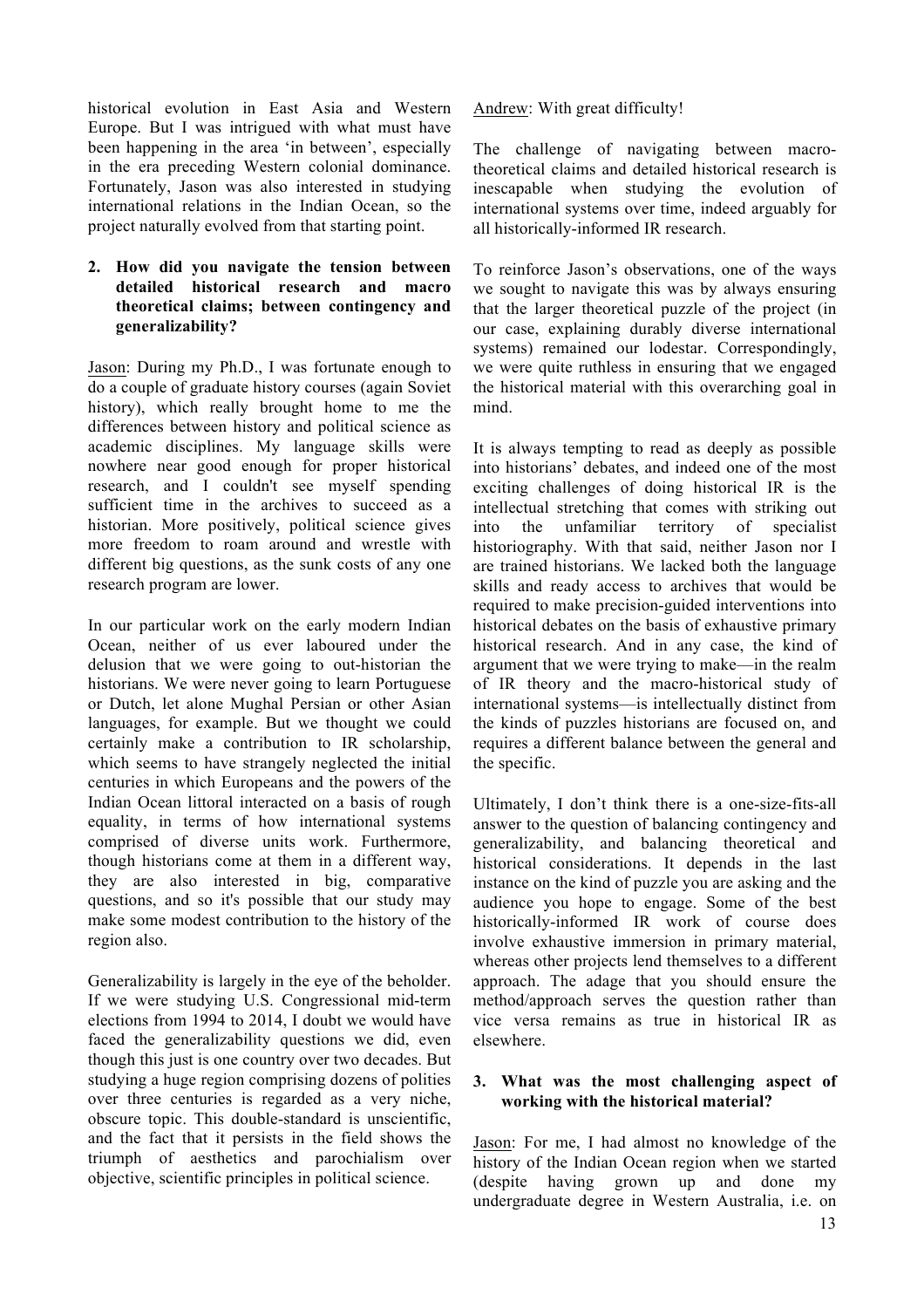the shores of the Indian Ocean). I had a vague idea the Mughals had something to do with the Taj Mahal. Though I had read a lot of history, it was very focused on Europe. It took a couple of years of reading to get a basic familiarity with hitherto unknown polities, though this process was definitely fascinating and very enjoyable. It's a privilege to have a job that lets me decide that I want to stop working on money laundering and tax havens for a while (my other research focus), and follow my interests to research something completely different. How many other jobs let you do something like that?

Andrew: For me, the most challenging part of working with historical material is knowing when to stop reading and when to start writing!

As I have found for my other historical IR projects, the initial engagement with new historical material always induces a powerful (at times almost overwhelming) sense of intellectual vertigo. This was especially the case for this project, given that Jason and I were both relative neophytes when it came to studying the Indian Ocean region.

While we were always clear on our puzzle and our preferred temporal scope for the project (roughly 1500-1900CE), this still left a great deal of material to cover, and a range of important historiographical debates within which we had to orientate ourselves.

One great advantage of collaboration is that you can (to a degree) engage in an intellectual division of labor to manage the immersion process, at least in the initial theory formation and rough drafting phase.

With that said, I've always found it challenging to determine at what point I am sufficiently familiar with the historical material to risk venturing a rough first draft. For this project, I found the discipline internal to the project itself (a clearly bounded theoretical puzzle) and the discipline inherent in working with a collaborator as super-productive as Jason to be supremely valuable in ensuring that immersion in the historical material did not become paralyzing submersion.

### **4. What was the most unexpected thing you found in conducting your historical research?**

Jason: Knowing in the abstract that IR and the social sciences more broadly are Eurocentric is one thing, but actually carefully studying non-Western histories really brought home to me how warped the field has been, and largely remains, conceptually and empirically. I was stunned by how puny the European powers were in the early modern period compared to polities like the Ottomans, Mughals, and Ming and Qing Chinese. For a field that claims to be all about the great powers, the continuing neglect of non-Western great powers, and non-Western international politics in general, speaks volumes about the field's real priorities.

Andrew: Echoing Jason's thoughts, this project dramatized for me the late and limited character of Western dominance in Asia, and the extraordinary magnitude of Asian Great Powers relative to their comparatively puny Western counterparts, at least up until the  $19<sup>th</sup>$  Century.

In Australia especially, pundits and policy-makers are currently transfixed by the decline of Western dominance and the supposed advent of the "Asian century." For me, a great take-away from this project is that Western observers (especially at the popular but to a degree at the academic level too) falsely exaggerate the degree and duration of Western dominance in world politics. This means our historical base-line for what is the 'normal' state of affairs in IR is often seriously distorted. Many of the supposedly novel features about the emerging world order—its multi-centric character, the prominence of Afro-Asian agency, the existence of plural, hybrid and partially overlapping world-views and institutions—were clearly present albeit in different forms throughout the early modern period. In considering relations in the Indian Ocean before Western dominance, I hope our research will prompt greater scholarly interest in engaging with historical instances of diverse international systems to make sense of today's resurgent complexity.

### **5. Few scholars who work in international history and politics work collaboratively. What are some of the positives and negatives of collaboration? Would you recommend that more scholars pursue collaborative work?**

Jason: Certainly the collaboration with Andrew has been fantastic; I definitely could not have done the project alone, both in terms of the big theory ideas but also the sheer volume of reading and historical material. I also had a similarly productive collaboration with John Hobson on another historical piece when we were both at the University of Sydney.

Of course collaboration is a means to an end rather than an end in itself, and certainly one hears horror stories of collaborations gone wrong. People have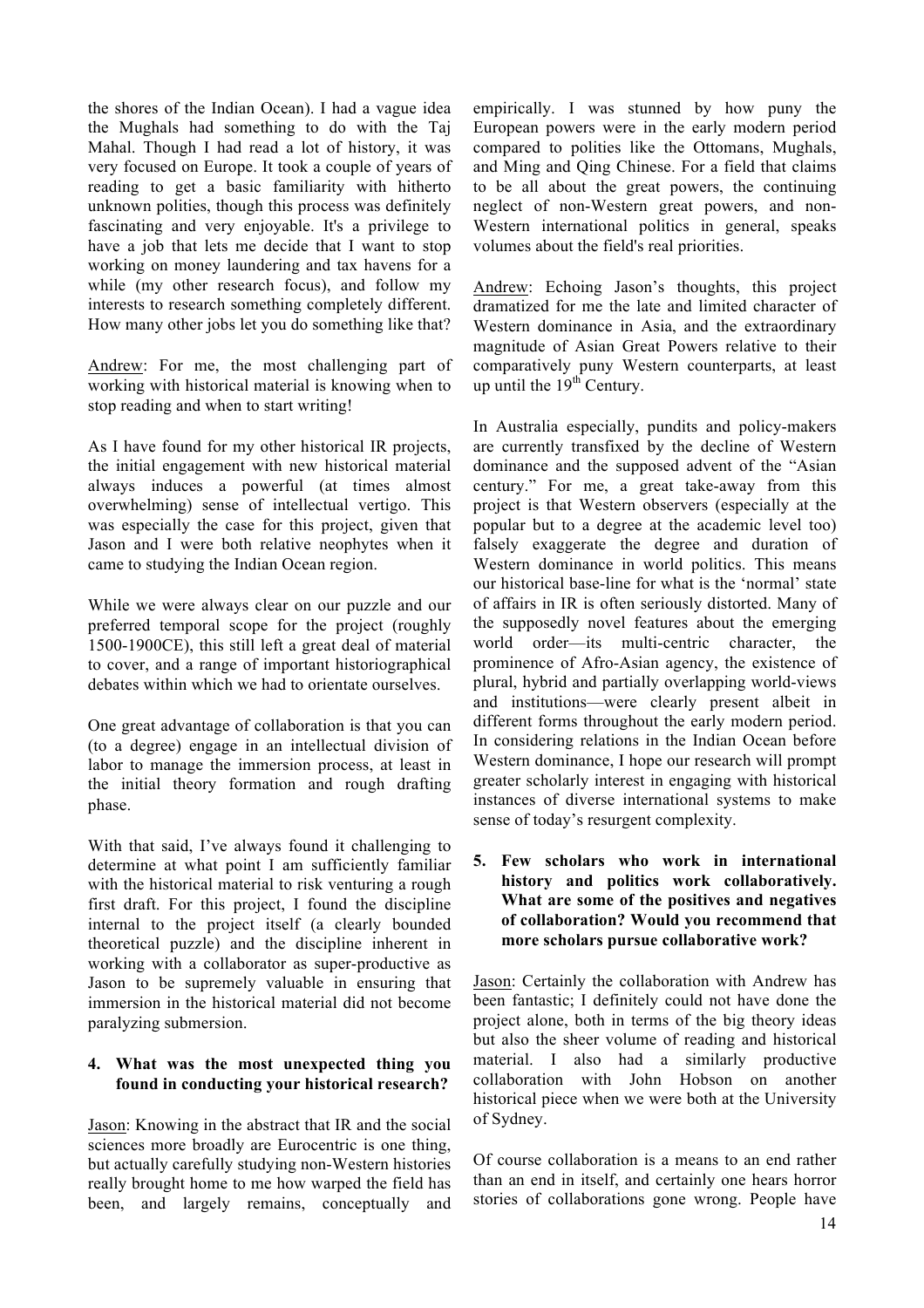different styles of work, and of course these may complement each other or clash. But in the context of the increasing marginalization of qualitative work in IR, including historical IR, I think scholars working in the area of international history and politics need to think harder about collaboration and do more joint and co-authored work.

Andrew: For me, collaborating with Jason was a fantastic and uniformly positive experience—and I'm not just saying that because he's likely to read this! There are many great positives entailed in collaborative research, some general and some more specific to historical IR.

On the general front, I found collaboration an invaluable antidote to the isolation that can sometimes accompany academic research. One of the greatest things about collaboration is that you are constantly sharing and testing your ideas with your co-author at every stage of the project, rather than waiting until you have your first draft to solicit feedback from colleagues and reviewers. This means that half-baked ideas can be shot down early, rather than persisting and mutating to debilitate fully worked-up draft manuscripts. Likewise, it is much more fun going back and forth refining promising ideas with someone who is equally immersed in the project, rather than relying on more impressionistic engagements with colleagues who—however brilliant and generous—remain removed from the project itself.

I also found the collaboration process to be especially useful in divvying up the immense body of material entailed in macro-historical IR research projects. For the Indian Ocean project, Jason and I initially divided up our cases, Jason working more closely on the Portuguese and Dutch East India Companies, me focusing on the English East India Company, and the two of us giving roughly equal attention on the Mughals. This initial division did not absolve either of us from fully engaging all of the cases over the full duration of the project. But it did make the initial deep dives into the historical material more manageable, ensuring smooth early progress on the project.

I hope and anticipate that we will see greater collaborative work in historical IR in the future. There is already a great deal of terrific collaborative work out there, ranging from wonderful co-authored studies like Barry Buzan and George Lawson's *Global Transformation*, through to great edited volumes like Joel Quirk, Shogo Suzuki and Yongjin

Zhang's volume on early modern international relations.

As the field recognizes the importance of moving towards a more global and less Eurocentric historical IR, I expect there will be even greater need and demand for collaborative historical IR projects, not least because of the value of assembling research partnerships and teams that combine specialist language skills (enabling engagement with non-English secondary and primary sources) with topshelf theoretical innovation. I look forward to reading the resulting masterpieces!

**6. What advice would you offer to more junior scholars interested in working at the intersection of international history and politics? (Consider, for instance, the best advice you received in the past or the advice you wish you might have received).**

Jason: My take would be that although I find international history and politics fascinating, it is not an easy path in terms of basic milestones of professional advancement like getting a job, getting tenure and getting promoted. Outside a relatively small community, the field is really not that interested in history, or at least is only interested in history in a very instrumental, utilitarian way of asking what lessons we can draw from history to apply to politics today. In this context, it is really important to have a very strong theory rationale for a historical project. The "who cares?" question will loom large for historical projects, so my view is that the theoretical rationale has to be front and center to answer or pre-empt this objection. I foolishly ignored advice from my dissertation committee along these lines and had quite a tough time on the job market as a result.

Andrew: Keep your audience in mind! I am sometimes struck by the pessimism some scholars (both senior colleagues as well as ECRs) regarding the presumed marginality of historically informed IR within the discipline. My own view is that this pessimism is misplaced, and that there remains a strong appetite for historical IR, both in its traditional bastions (stereotypically the Commonwealth), as well as in communities (e.g. the U.S.) which are sometimes wrongly perceived as having entirely embraced quantitative approaches.

That said, this project has reinforced for me Jason's insight—that to find a broad audience for your research through publication in prominent IR venues, it is essential that you conceive the project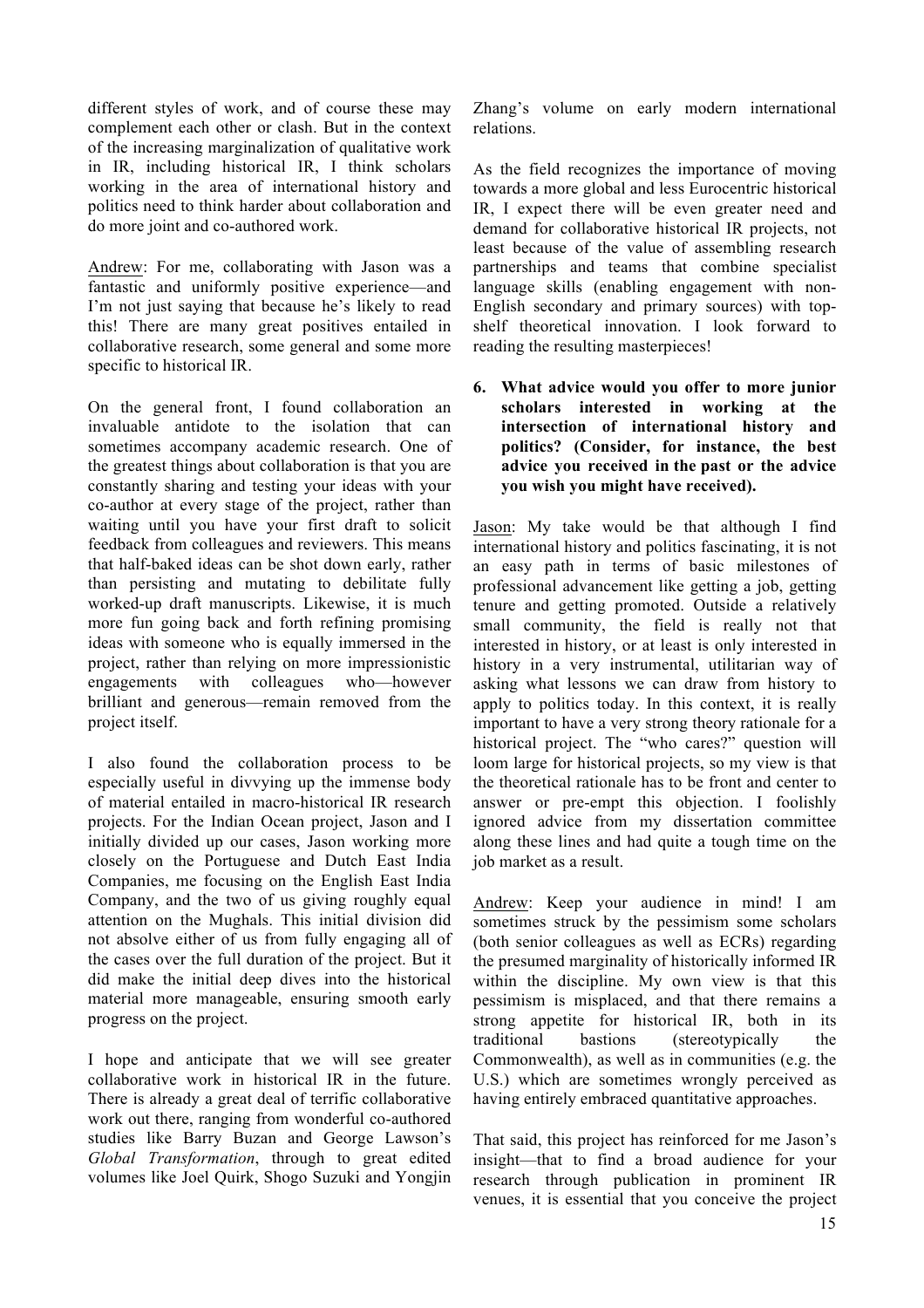from its earliest stages with a clear theoretical puzzle in mind that is likely to speak to broader concerns in the field.

The reality is that the specifics of your empirics are unlikely to resonate with more than a small community of fellow enthusiasts in the IR community, given the unfamiliarity of many in our field with (especially pre-1945) international history. That said, interesting theoretical puzzles will always engage a larger general readership, so be sure to front-end this in your research. Doing so will not only maximizes your publication chances (and thus your chances of actually having your research read), but will also assist in disciplining your reading strategy, making for a less overwhelming and more rewarding research experience overall.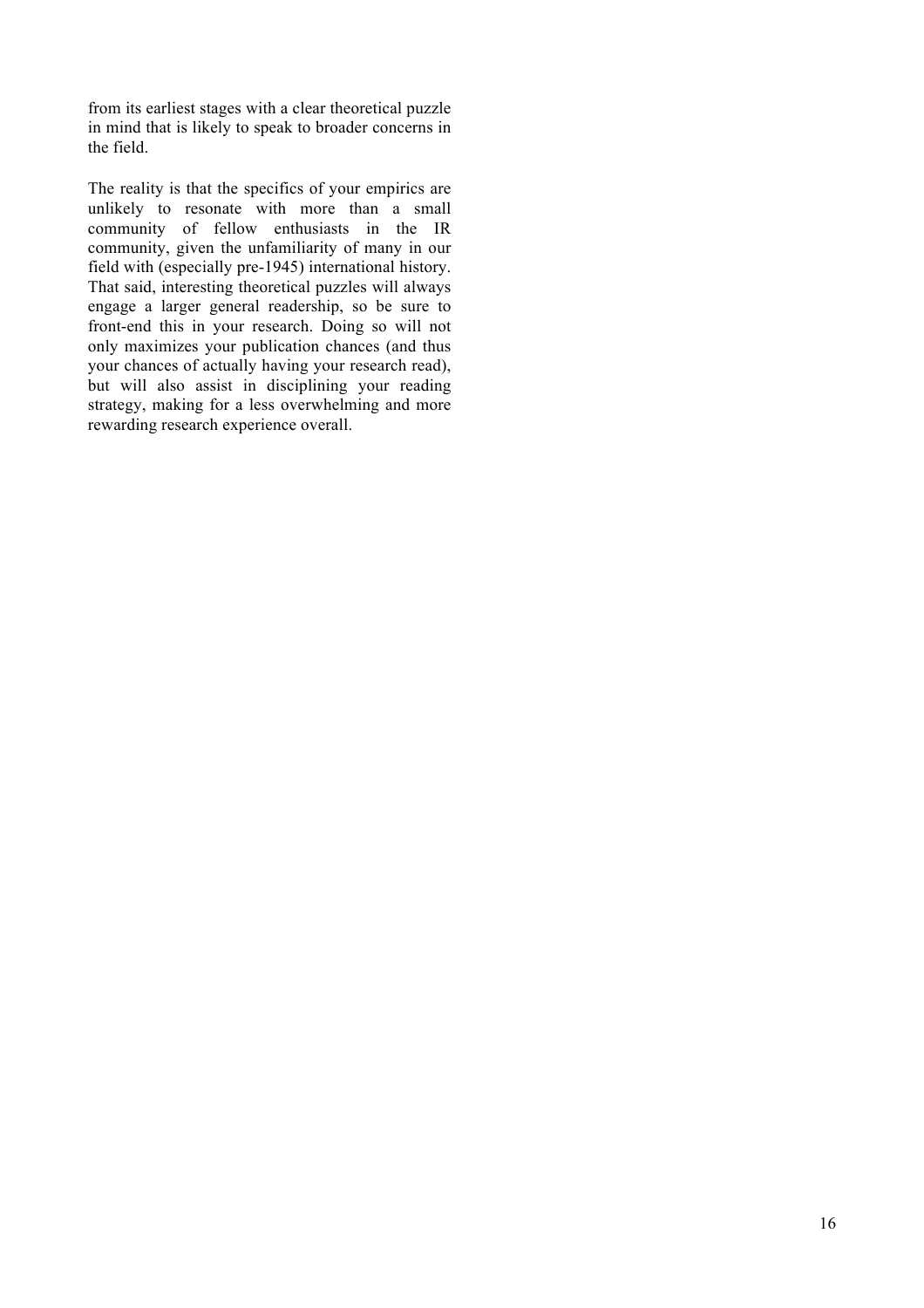Ronald R. Krebs' book *Narrative and the Making of U.S. National Security* shares the 2016 IHAP Book Award. Ron received his PhD in Political Science from Columbia University and is currently the Beverly and Richard Fink Professor in the Liberal Arts at the



University of Minnesota's Department of Political Science. A summary of the book is available on the publisher's website.

**1. How did you become interested in the intersection between international history and politics? How did you become interested in your particular project?**

*Narrative and the Making of U.S. National Security* began as an effort to make sense of the politics of the War on Terror. The September 11 attacks took place as I was completing my dissertation, and the United States invaded Iraq during my first semester teaching Introduction to Global Politics. Like most scholars of international relations, I opposed the war in Iraq, and I was particularly puzzled why it was so hard to find leading politicians forthrightly challenging the Bush administration's march to war, why the questions even war opponents posed were commonly so narrowly formulated, and why you almost never heard deep criticism of the War on Terror itself in establishment circles. I concluded, in what I thought at the time was a one-off piece in *Security Studies*, that you could not explain the march to war in Iraq without explaining how a particular post-9/11 narrative of national security had become dominant and how, once dominant, it had set the boundaries of legitimate policy debate and tilted the tables. That, in turn, led me to wonder about when and how particular narratives of national security rise to dominance, when and how their dominance erodes and debate broadens, and what the consequences are for foreign policy. Relatively little of *Narrative* directly addresses the War on Terror, and the book examines numerous key debates over 70 years of U.S. foreign policy. But its origins lie in my struggle to make sense of the politics of our time.

In college, I had been a (rather untrained) historian of U.S. foreign policy, and I entered my doctoral program in political science with a very limited background in international relations theory and with little understanding of what I was getting

myself into. So I've always been a bit of a frustrated diplomatic/international historian, and I've always been at least a bit ambivalent about the field of international relations' aspiration to generalization across space and time. *Narrative* reflects that deepseated ambivalence—in its aspiration to identify general mechanisms and dynamics and in its appreciation of historical contingency.

### **2. What was the most challenging aspect of working with the historical material?**

Different kinds of engagement with historical materials involve different sorts of challenges. In the past (as well as in current research), I've worked with archival materials in multiple countries, and I was familiar with the peculiar challenges of crafting historical accounts based on declassified government documents. In portions of *Narrative and the Making of U.S. National Security*, I worked with historical materials in what was, for me, a brand a new way and which presented new challenges.

The second half of *Narrative* explores the ups and downs of the Cold War consensus. The conventional view is that the Cold War consensus was a set of beliefs, sincerely held by the vast majority of U.S. elites and by most common citizens as well, that underpinned a militarized, unselective global containment. No surprise then that they sought to track the consensus via policy dis/agreement, congressional voting patterns, and public opinion. But I thought this had the Cold War consensus wrong. I understood it to be a dominant narrative to which U.S. elites felt compelled to adhere in their public pronouncements, regardless of their private qualms. And so I turned instead to a longitudinal content analysis of editorials on foreign affairs between the end of the Second World War and the dissolution of the USSR. These editorials were drawn from two leading newspapers that inhabited opposed poles on the ideological spectrum, especially on foreign affairs: the consistently internationalist and liberal New York Times and the reliably nationalist and conservative Chicago Tribune. I had human coders complete a fourteenpoint questionnaire on each editorial, with additional double-blind coding to establish intercoder reliability. In the end, the database contains nearly 9,100 editorials.

Parts of this project felt methodologically familiar. To develop the questionnaire and coding guidelines, I had to "soak and poke"—immersing myself in debates from each era and drawing out the typical formulations that signaled, say, whether the speaker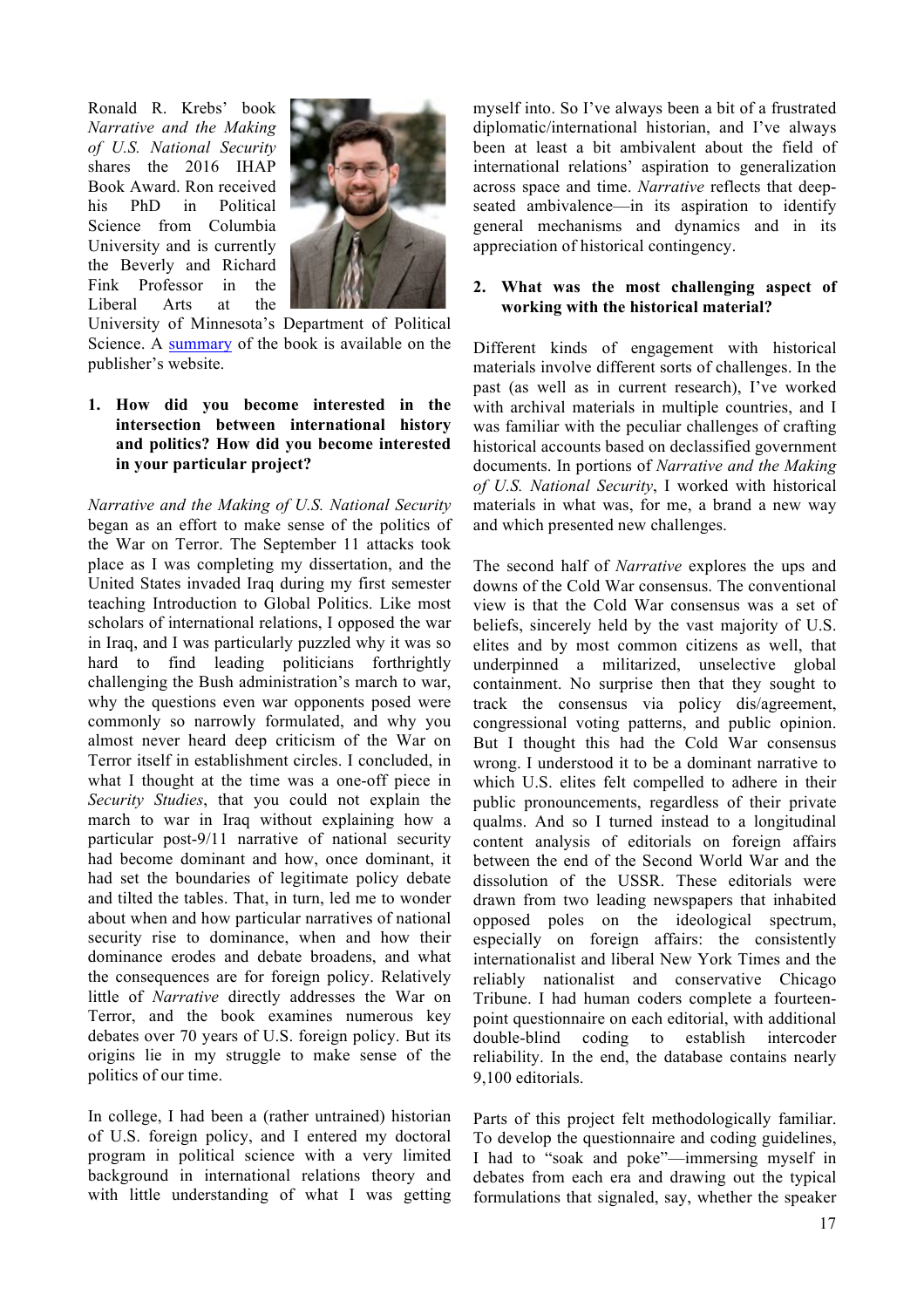thought the superpowers' interests were entirely conflicting (zero-sum), largely overlapping, or somewhere in between (mixed-motive). To explain the puzzles the content analysis generated, I employed more conventional, process-tracing methods of particular episodes in the political history of U.S. foreign policy.

But it presented two challenges that, to me, were novel. First, the project was of such a large scope that there was no way I could read all the editorials myself. The archival researcher does not trust anyone else's reading of the documents. Here, I had no choice. I could, and did, train my coders, and all went through two rounds of harmonization, in which they brought their codings of a set of "test" editorials into rough alignment. But I couldn't prepare them, for instance, for the snarky Tribune editorials in the 1950s, whose meaning was nearly the opposite of what they said. And while I could, and did, spot check their codings, I could do that for only a very limited subset of the corpus. Second, and related, I had to accept that the codings would not fully align, that due to the interpretive demands of the coding, intercoder reliability would be lower than ideal, and that there might well be far too many disparities in the coding to resolve. This too is at odds with the archival researcher's imperative: to get it right and to keep digging until you've gotten it right.

Finally, and perhaps most frustrating, all this work was merely preliminary. The content analysis recorded an empirical pattern, but it is otherwise a "dumb" method: it does not tell the analyst whether these patterns are puzzling or expected or how to make sense of the data. After three years of timeconsuming, expensive work with multiple teams of research assistants, the hard intellectual lifting was still to come.

### **3. What was the most unexpected thing you found in conducting your historical research?**

I didn't think that scholars had in the past properly conceptualized or studied the Cold War consensus. I nevertheless started in with the presumption that they had gotten its basic propositions and periodization right. As a result, I tried at first to perform the content analysis in Part II of *Narrative* on the cheap—by conducting it on just a small number of years that prior scholarship had suggested marked the key moments of change. When my data in those years didn't reflect the expected changes, I knew that (a) I was on to something and (b) I had a lot of work ahead of me, as I had no choice but to

conduct the content analysis over the full span of the Cold War.

I did not embark on this project expecting that it would be historically revisionist. But I show in Part II that the Cold War consensus, or dominant Cold War narrative, was substantively narrower than previous accounts had suggested (revolving only around representations of the communist adversary), had come together later (well into the Korean War), and had eroded earlier (well before the Americanization of the Vietnam War, let alone the Tet Offensive, when most Americans turned against the war) and that a new consensus narrative had ironically taken shape in the waning days of Vietnam, in the early 1970s, revolving for the first time around representations of the self—of America's mission in the world. This historical revisionism gave rise to theoretical revisionism—as, to make sense of these puzzling dynamics, I developed a counterintuitive account of the relationship between policy failure and success and narrative change.

**4. What advice would you offer to more junior scholars interested in working at the intersection of international history and politics? (Consider, for instance, the best advice you received in the past or the advice you wish you might have received).**

First, embrace the unexpected. If *Narrative* has an impact, it will be because the research turned up evidence that was at odds with my initial assumptions—and, perhaps too slowly (though in ways expected by cognitive psychologists), I eventually reconsidered and rejected those assumptions.

Second, remember that history is not just theory's proving ground: it is generative of theoretical puzzles. Most theoretical insights rest on a convoluted, iterative process combining induction and deduction. Don't be dispirited when history doesn't fit your theory. It just means that there's another puzzle worth your grappling with.

Finally, consider carefully if your project is tractable. *Narrative* is not the sort of project I could have done for my dissertation or as a junior faculty member. It required too many financial resources and took far too much time. Be ambitious—but remember that, when a discussant says your work is "ambitious," what they are often implying is that you have failed to deliver.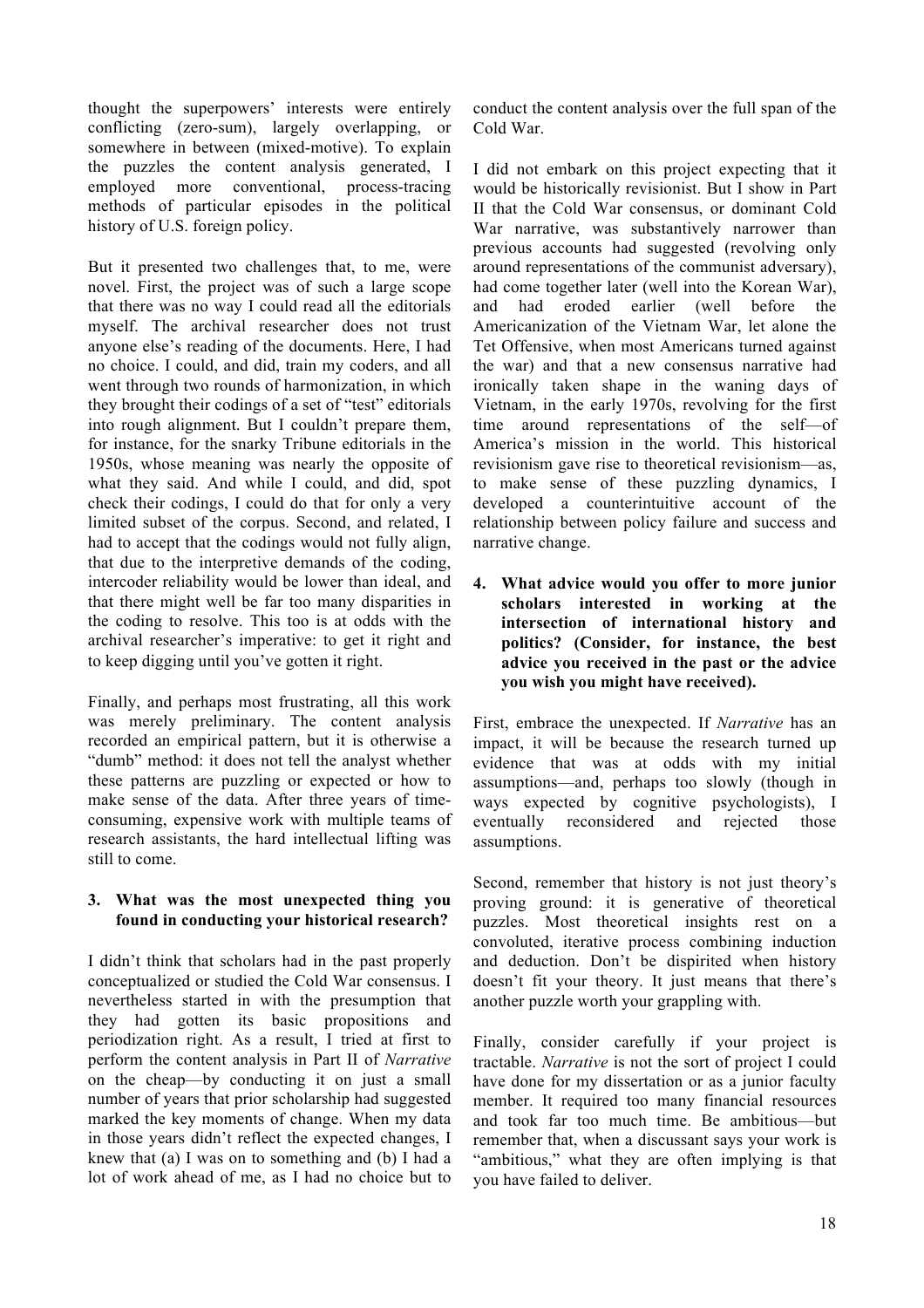# **Upcoming Events and Workshops**

### **MARCH 2017**

International Symposium: US-Russian Relations in Global Context *March 16th- 17th : Kennesaw State University Kennesaw, Georgia, USA* More Information

Hallsworth Conference on China and the Changing Global Order *March 23rd-24th: University of Manchester Manchester, UK* More Information

Society for Applied Anthropology  $77<sup>th</sup>$  Annual Meeting: Trails, Traditions and New Directions *March 28th-April 1st: La Fonda on the Plaza Hotel Santa Fe, New Mexico, USA* More Information

#### **APRIL 2017**

MPSA 75<sup>th</sup> Annual Conference *April 6th-9th: Palmer House Hilton Chicago, IL, USA* More Information

Political Studies Association 2017 Conference Politics in Interesting Times *April 10th-12th: University of Strathclyde Glasgow, United Kingdom* More Information

Southwestern Social Science Association Annual Meeting: Social Science and Social Change *April 12th-15th: Hyatt Regency Austin, Texas, USA* More Information

(UAA) 47th Annual Conference of the Urban Affairs Association *April 19th-22nd: Hyatt Regency Minneapolis Hotel Minneapolis, Minnesota, USA* More Information

European Public Choice Society Annual Meeting *April 19th-22nd : Central European University Budapest, Hungary* More Information

2017 Annual Conference New York State Political Science Association *April 21st -22nd: Nazareth College Rochester, NY, USA* More Information

ECPR Joint Sessions of Workshops *April 25th-30th: University of Nottingham Nottingham, UK* More Information

### **JUNE 2017**

4th European Workshops in International Studies *June*  $7^{th}$ -10<sup>th</sup>: Cardiff University *Cardiff, UK* More Information

BISA 42<sup>nd</sup> Annual Conference *June 14th-16th: Jurys Inn Brighton Waterfront Brighton, UK* More Information

ISA International Conference 2017: The Pacific Century? *June 15th-18th: Hong Kong University Hong, Kong, China* More Information

ISA CISS Conference: Cooperation and Contestation in World Politics *June 28th-30th : University of Bologna Bologna, Italy* More Information

### **JULY 2017**

ISA GSCIS Workshop: Exploring the Local in International Relations *July 6th-8th: University of Havana Havana, Cuba* More Information

12<sup>th</sup> International Conference on Interdisciplinary Social Science: Cross-Cultural and Global Research as Interdisciplinary Practice *July 26th-28th: International Conference Center Hiroshima, Japan* More Information